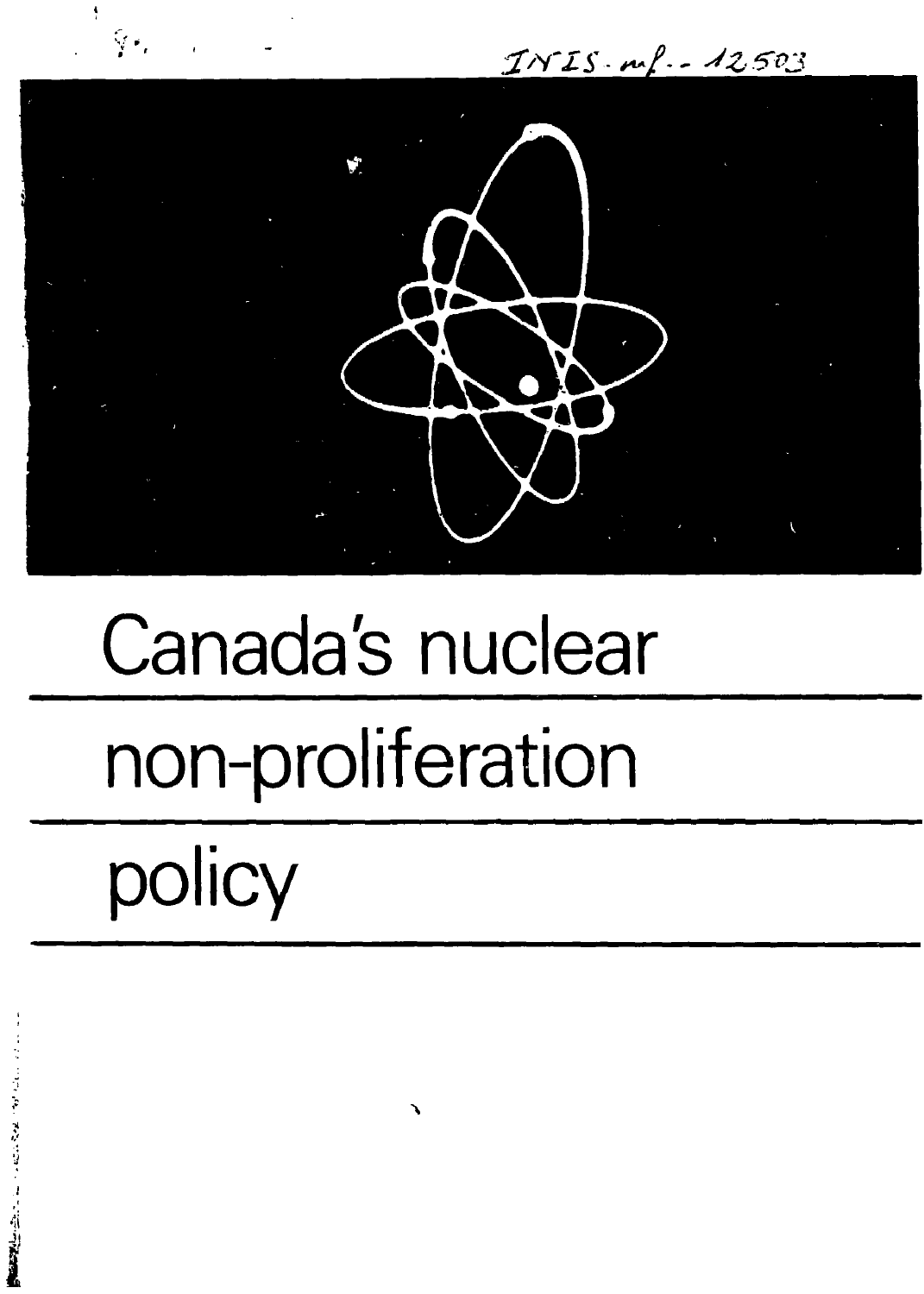## **Canada's nuclear non-proliferation policy**

**Published by Authority of the Right Honourable Joe Clark, Secretary of State for External Affairs, Government of Canada 1985**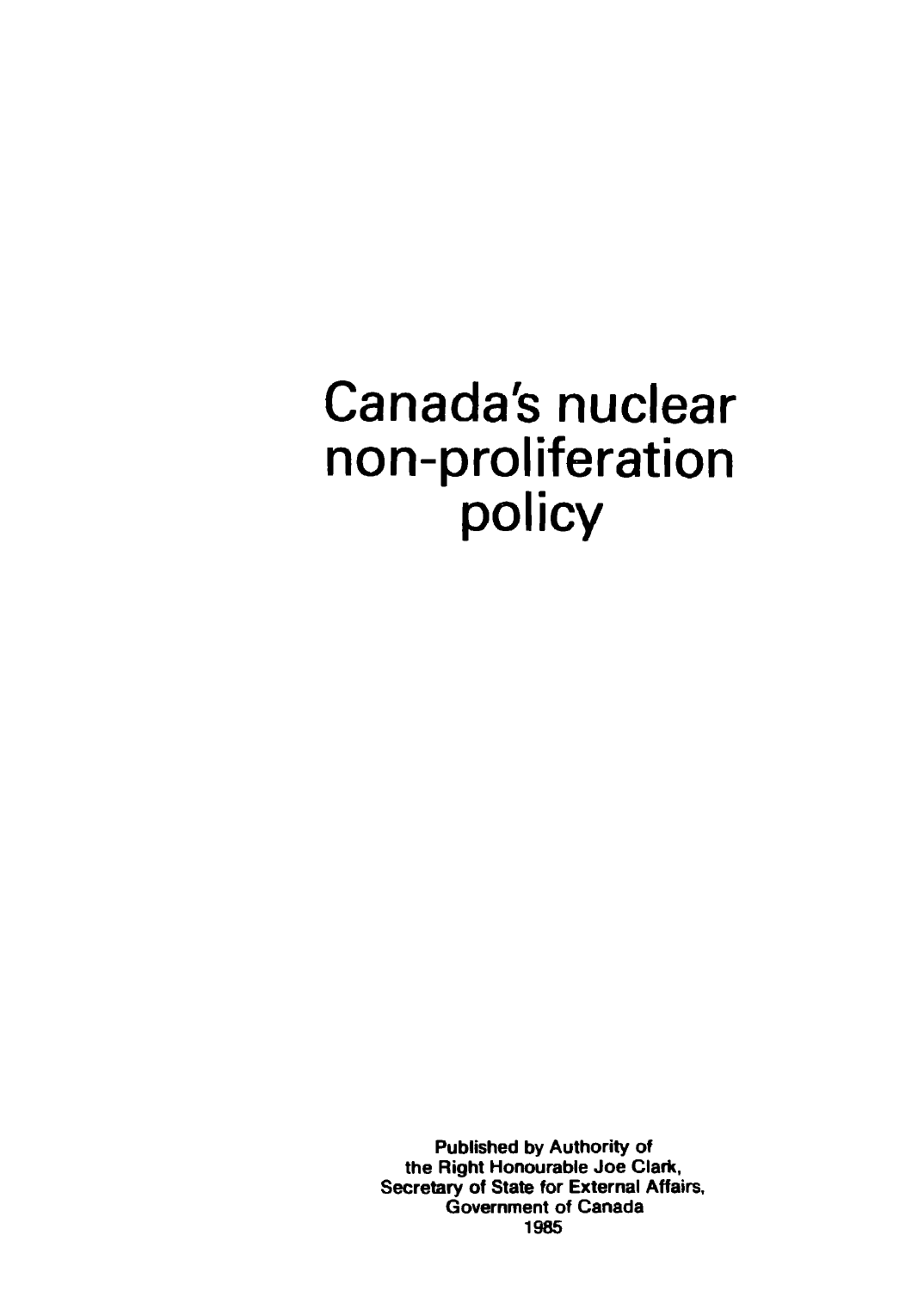Ŋ

**Produced by External Information Programs Division Department of External Affairs, Ottawa, Ontario Canada K1A 0G2**

 $\mathbf{I}$  $\overline{1}$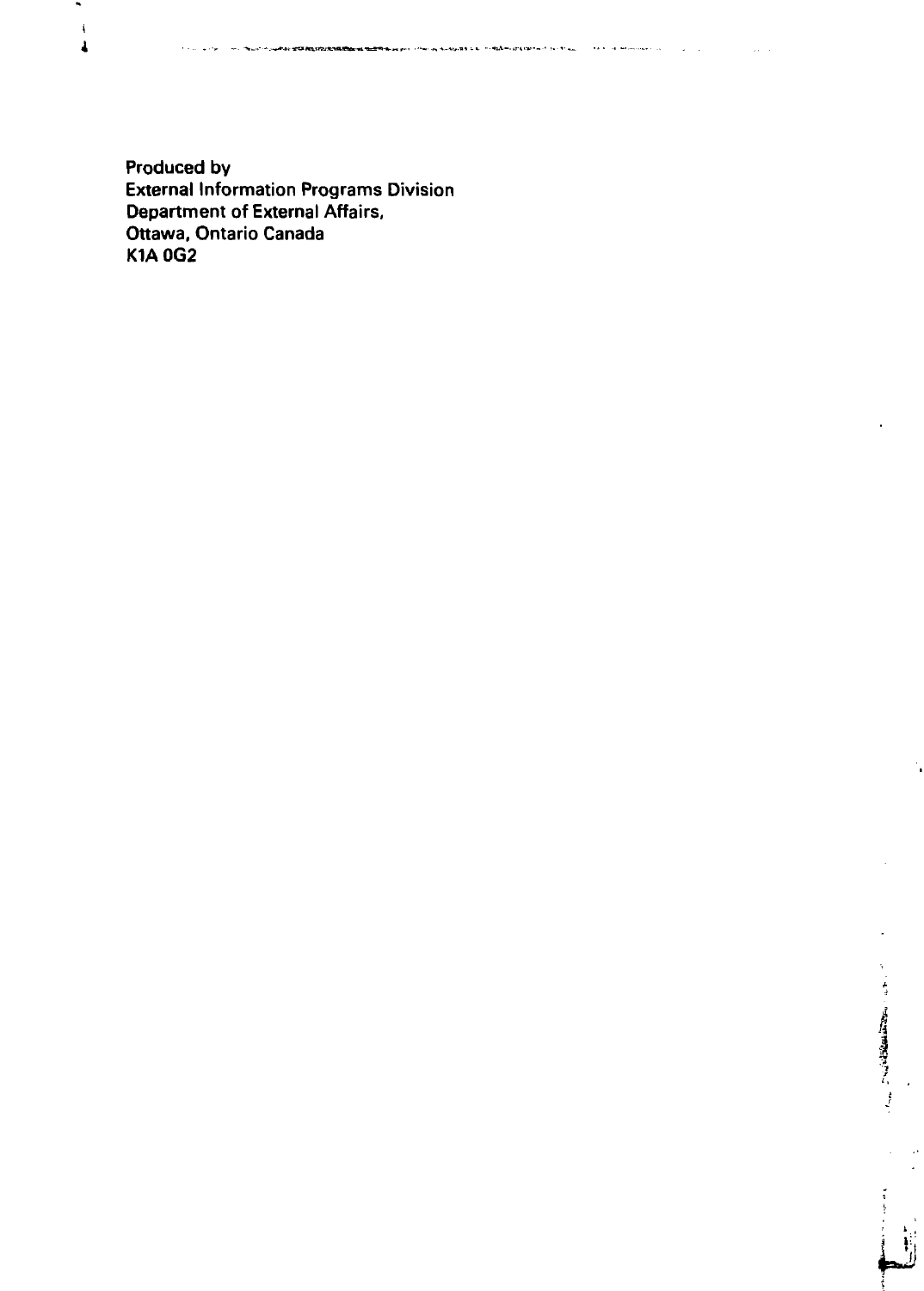## Table of contents

 $\frac{1}{2}$ 

 $\begin{bmatrix} 1 \\ 1 \\ 1 \end{bmatrix}$ 

Ļ

ų

 $\ddot{\cdot}$ 

مي<br>م

|      | Introduction                                          |    |
|------|-------------------------------------------------------|----|
| ‼    | Treaty on the Non-Proliferation of Nuclear<br>Weapons | З  |
| Ш    | Canadian nuclear relations until 1974                 | 5  |
| IV   | Nuclear suppliers group                               | 9  |
| V    | Canada's non-proliferation policy                     | 13 |
| VI   | Implementing Canada's non-proliferation<br>policy     | 17 |
| VII  | The International Atomic Energy Agency's              |    |
|      | safeguards system                                     | 21 |
| VIII | Current international situation                       | 23 |
| IХ   | Conclusion                                            | 27 |

 $\ddot{ }$ 

ţ

**TRACTACTS**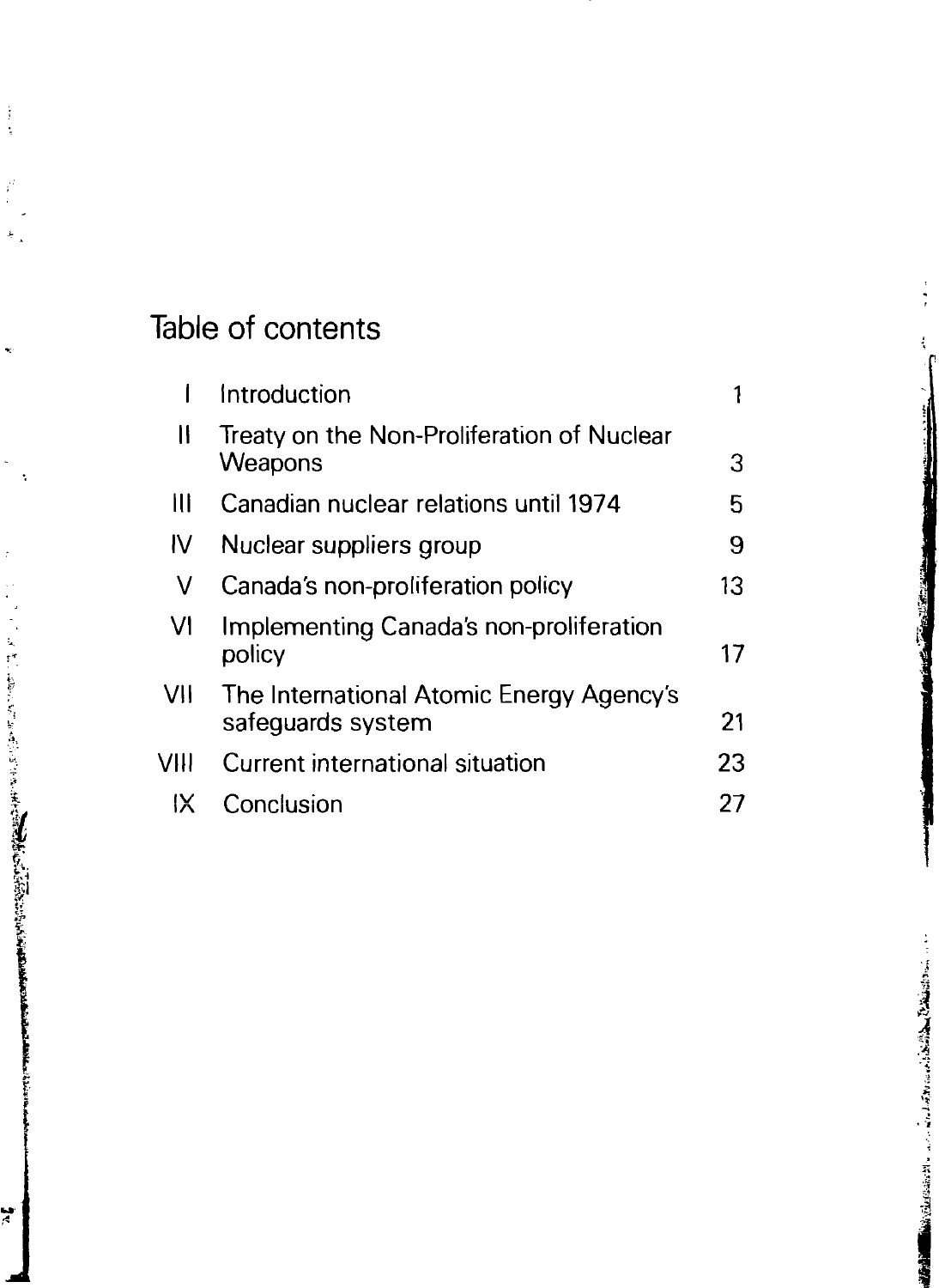## I Introduction

Whatever else the second half of the twentieth century will come to be symbolized by, the unlocking of the power in the atom will be seen as one of the half dozen or so most significant developments. This power was demonstrated close to the mid-point of the century. There is no turning back the clock. Atomic energy is with us to stay.

It is common knowledge that energy can be released from splitting atoms both suddenly in an explosion and gradually in a nuclear reactor that has mechanisms controlling the rate of the chain reaction. Nuclear explosive devices are not particularly easy to make, nor are nuclear reactors, but there has always been a legitimate concern that nuclear reactors could assist in the development of a nuclear explosive device and, therefore, that nuclear reactors could lead to a proliferation of nuclear weapons. The question that has preoccupied many governments and individuals since nuclear energy was first shown to be viable is how to harness the energy in the atom while preventing the proliferation of nuclear weapons.

A great deal has been written about nuclear proliferation and nuclear non-proliferation since the first detonation of a nuclear explosive device in 1945. This paper can at best provide a brief summary of the main events. The high point in the history of non-proliferation is of course the Treaty on the Non-Proliferation of Nuclear Weapons (NPT) (1968-70). The establishment of the International Atomic Energy Agency (the IAEA or "The Agency") in 1957 is also highly significant, especially since it is the international body that is responsible for onsite inspections and safeguards measures that assist the member states of the Agency to demonstrate that no nuclear material is diverted to non-peaceful purposes from safeguarded nuclear facilities. Besides these international efforts, many countries that supply nuclear related materials, equipment or technology have developed national policies that they apply to the export of such nuclear items. The purpose of this paper, therefore, is to describe the development of Canada's non-proliferation policy since 1945 and to explain its current highly articulated state in the wider context of the developing international non-proliferation regime.

Ţ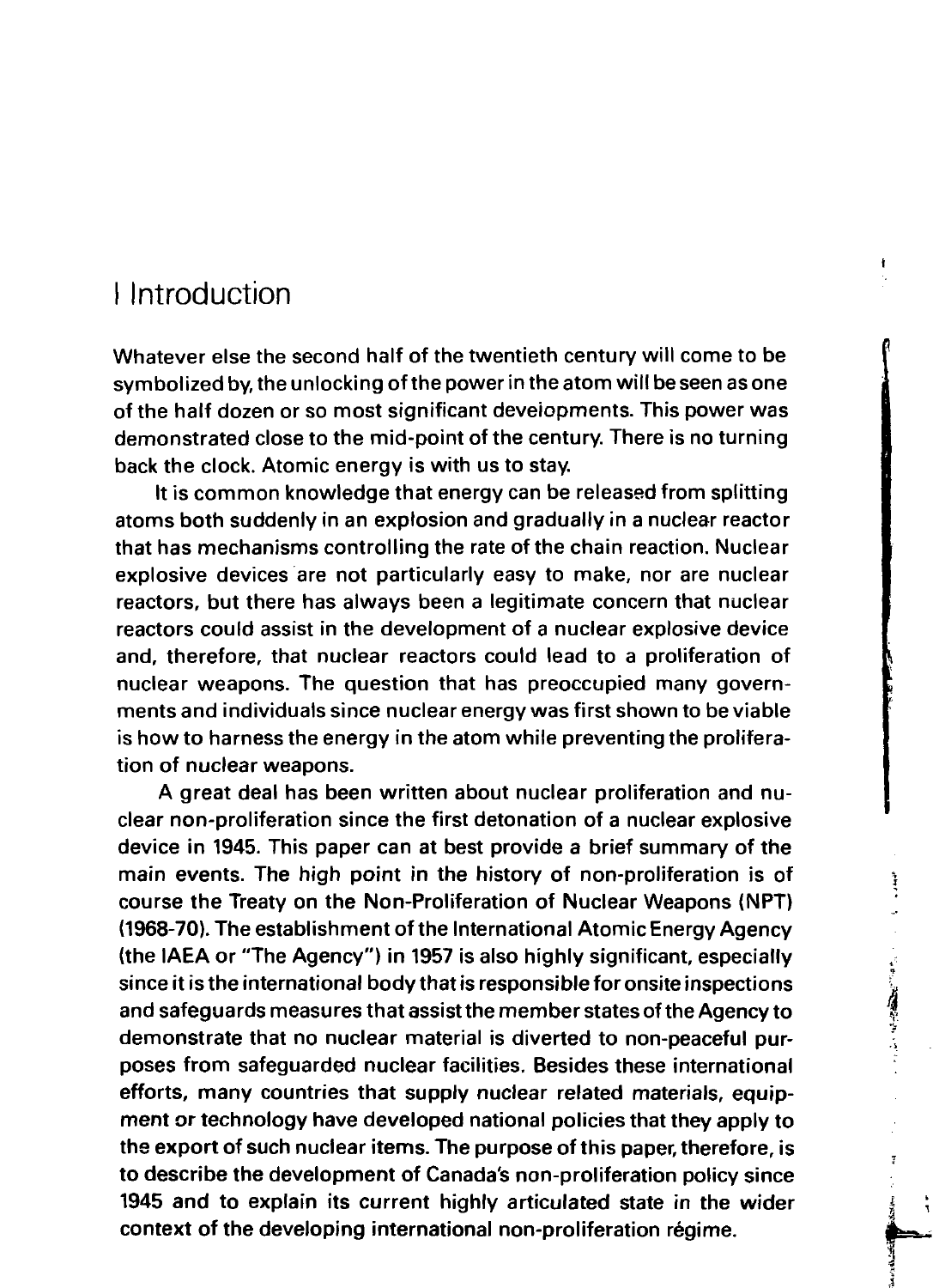Before briefly tracing the evolution of the current non-proliferation régime, and of Canada's non-proliferation policy as one part of that régime, one clarifying observation should be made. International efforts to minimize the risk of nuclear proliferation have taken place against the background of the spread of nuclear explosive capability, from the United States in 1945 and the Soviet Union in 1949 to the United Kingdom and France in the 1950s and the People's Republic of China in the early 1960s. As a result, two types of proliferation have generally been designated: "horizontal" proliferation, which refers to the spread of nuclear explosive capability beyond the five Nuclear Weapon States (NWS) identified above; and "vertical" proliferation, which refers to the growth of the nuclear explosive programs of the five NWS. This paper deals only with the evolution of the international non-proliferation régime designed to respond to the threat of horizontal proliferation.

A risk of horizontal proliferation emerges from the possibility that the nuclear material, facilities and technology used in nuclear research and in the power-generating industry might be diverted or misused to develop a nuclear explosive device. A major consideration is that the proliferation of nuclear weapons is one important factor in global and, even more so, in regional security, although it is not necessarily the most icritical factor. The essential determinant of proliferation is the degree of political incentive or disincentive (rather than the technical means) which countries face. Thus, while diversion of nuclear items from the civilian nuclear fuel cycle is one possible technical route to the development of nuclear explosive devices, it is not the only, nor the most efficient, route. A political decision to proliferate would be better served by installing facilities dedicated solely to that objective. Controls on the diversion of nuclear items from civilian facilities are necessary, but it is clear that if a country has a sufficient political incentive, such controls would by themselves not stop that country. Any industrialized country and many developing countries could develop, if they so decided, a nuclear explosive capability. A general political commitment by a country not to proliferate is, therefore, as important as the specific controls that prevent diversion.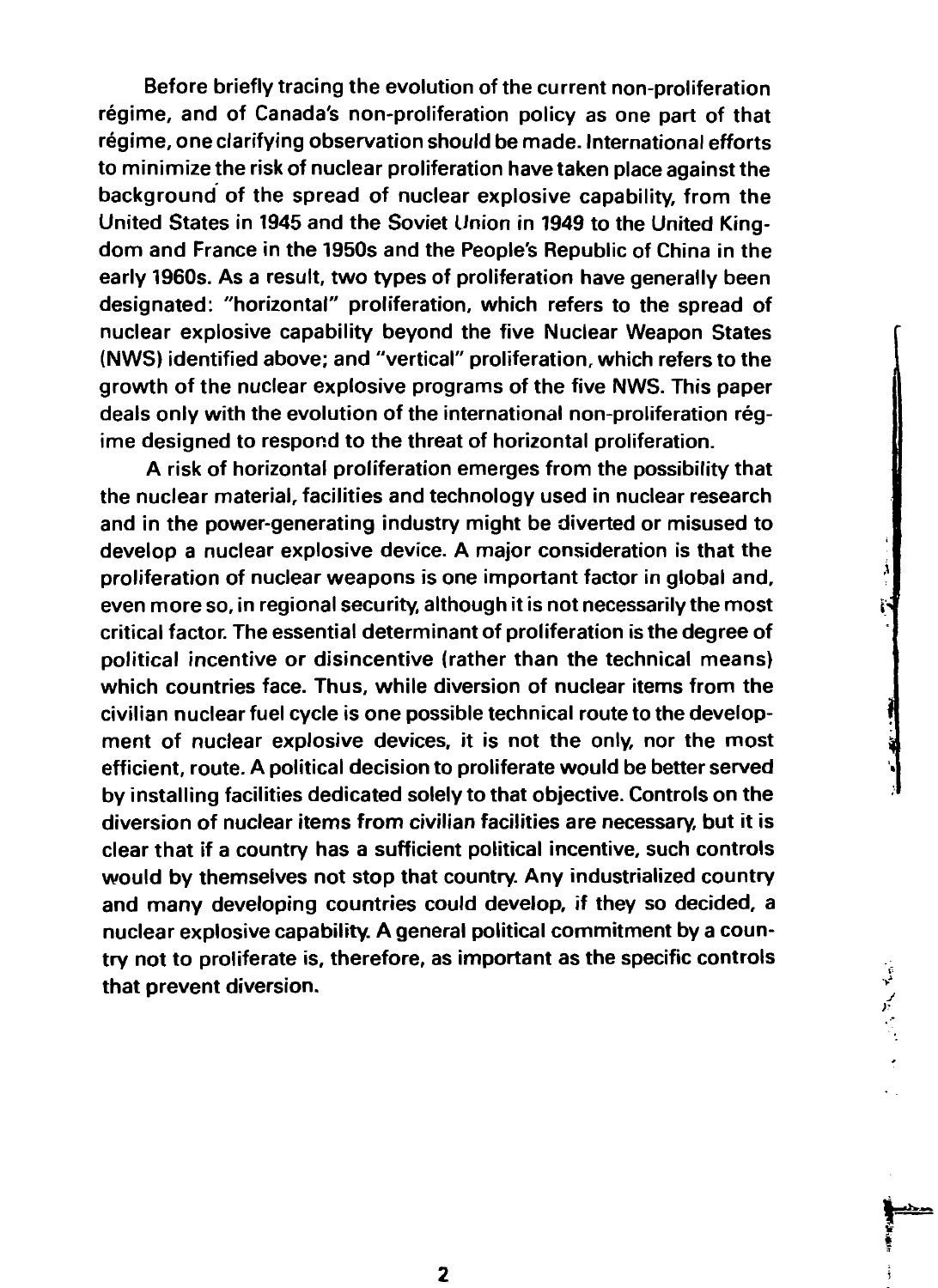## II Treaty on the Non-Proliteration of Nuclear Weapons

**The immediate postwar period was a time in which the states involved in the Manhattan Project (the United States, the United Kingdom and Canada) and others tried to formulate a way of "entirely eliminating the use of atomic energy for destructive purposes and promoting its wider use for industrial and humanitarian purposes" ("Agreed Declaration on Atomic Energy", November 1945). In January 1946, after discussions between the United States, the United Kingdom and the Soviet Union, the United Nations passed a resolution creating the United Nations Atomic Energy Commission. Meanwhile, the United States adopted a national policy on atomic power, which was reflected in its Atomic Energy Act of 1946 and which placed an embargo on the export of nuclear materials and information.**

**During these years, however, it became evident that it would not be possible to prevent the spread of nuclear technology. This fact was recognized in the "Report of the International Control of Atomic Energy" (the "Acheson-Lilienthal Report"), which was prepared by a group under the leadership of Dean Acheson and David Lilienthal. President Eisenhower's speech to the UN General Assembly in December 1953 proposing the establishment of an international agency which would be devoted entirely to the peaceful uses of nuclear energy marked a further step in this process. On December 4,1954, the General Assembly unan- ;** imously adopted an "Atoms for Peace" resolution calling for the estab-<br>
lishment of such an agency. After two years of negotiations, the Statute<br>
of the International Atomic Energy Agency (IAEA) was unanimously<br>
approved a **lishment of such an agency. After two years of negotiations, the Statute | of the International Atomic Energy Agency (IAEA) was unanimously \*'i** approved and signed in October 1956. It came into force on July 29, 1957. **It should be added here that one of the IAEA's functions, as stated in its f Statute, is "to establish and administer safeguards designed to ensure f. that special fissionable and other materials...are not used in such a way ' ' as to further any military purpose". The application of safeguards by the**<br> **AEA has from the beginning been one of the fundamental tenets of<br>
Canada's non-proliferation and safeguards policy and the nuclear co-IAEA** has from the beginning been one of the fundamental tenets of **Canada's non-proliferation and safeguards policy and the nuclear co- § operation agreements that Canada has put into place with its various**

**1**

**t**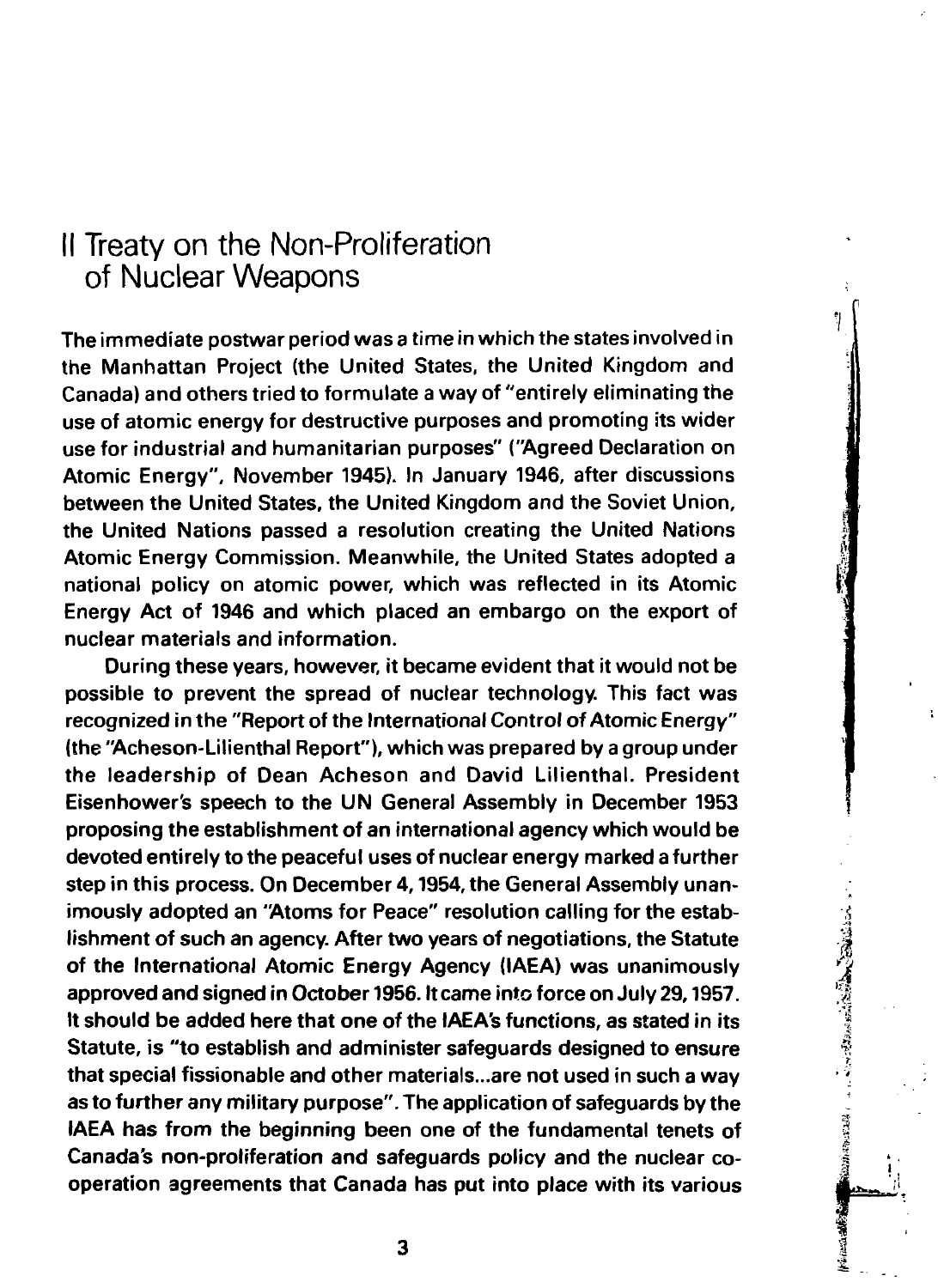nuclear partners all call for such IAEA safeguards. The word "safeguards" therefore has a special meaning. (See Section VII for an exposition of the IAEA Safeguards System.)

Thus international efforts to promote non-proliferation in the post-1957 period were based on the two principles first written in the November 1945 "Agreed Declaration on Atomic Energy" and later incorporated into the Statute of the IAEA: to eliminate the use of atomic energy for destructive ends and at the same time to promote its use in such fields as agriculture, industry, medicine and the generation of electricity. Since then, efforts to support the non-proliferation goal have been dominated by the question of how to achieve a proper balance between measures to advance these two principles.

By 1965 five states had nuclear arms, and there were signs that more states were moving toward acquiring such weapons. As early as 1958, Ireland had submitted a resolution to the UN General Assembly expressing concern over this trend. Growing international concern finally resulted in the negotiation of the 1968 Treaty on the Non-Proliferation of Nuclear Weapons (NPT). By 1970,40 countries, including three of the five NWSs (the United States, the United Kingdom and the Soviet Union), had ratified the NPT, which then became effective on March 5 of that year.

The NPT had built into it a distinction between Nuclear-Weapon States (NWS) and Non-Nuclear-Weapon States (NNWS) which recognized the unique status of the five states (the United States, the Soviet Union, the United Kingdom, France and the People's Republic of China) which had manufactured and exploded a nuclear weapon before January 1, 1967. Many states viewed this distinction as discriminatory because the obligations placed on NWS and NNWS parties to the NPT are significantly different. NWS do not have to accept IAEA safeguards (although the United States, the United Kingdom and France have moved in this direction), while NNWS are required to accept IAEA safeguards on all source or special fissionable material under their control. However, under Article VI of the NPT, NWS obliged themselves to pursue ! negotiations in good faith on effective measures relating to the early  $\mathcal{L}$ cessation of the nuclear arms race and to nuclear disarmament.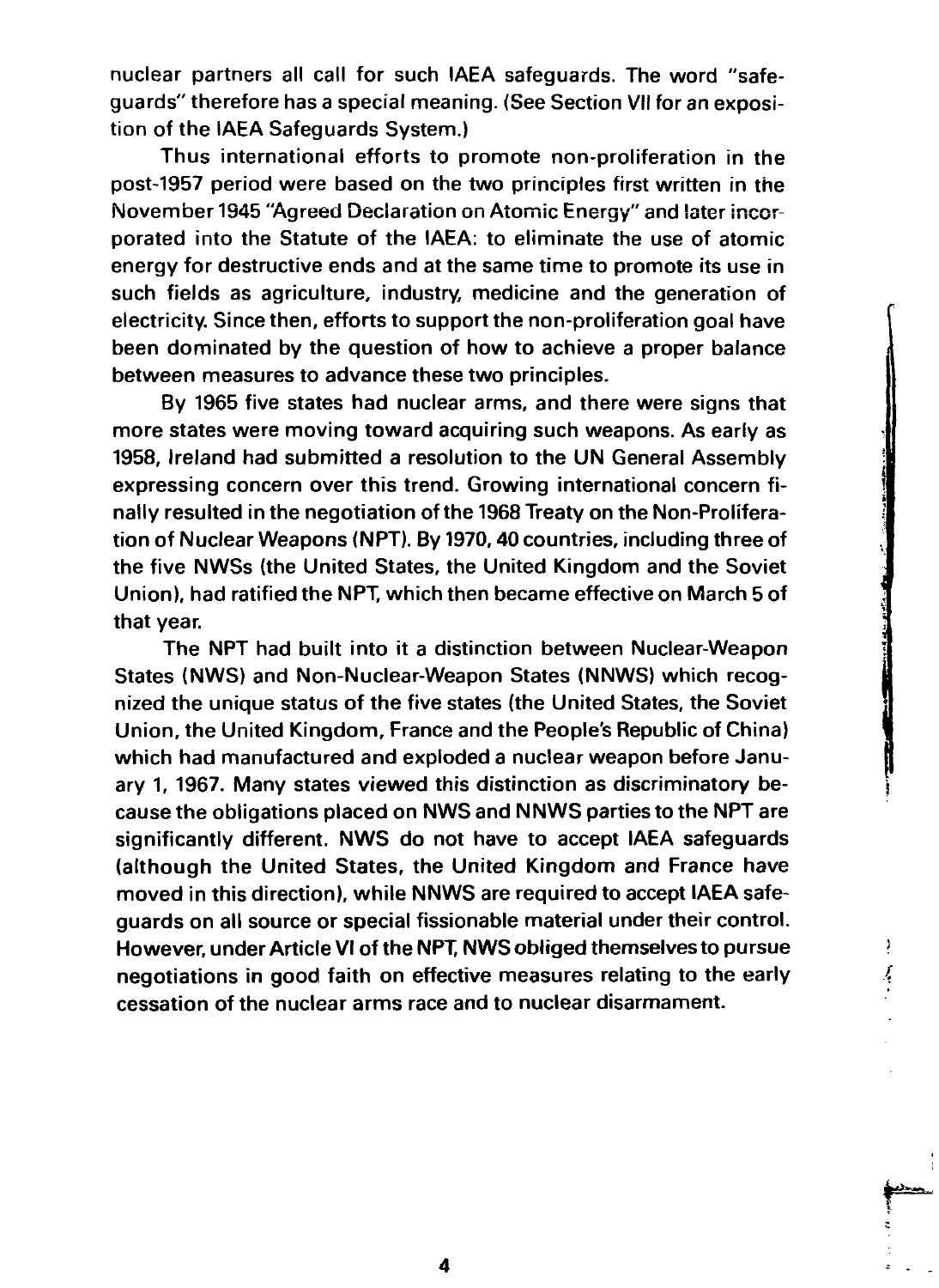## Ill Canadian nuclear relations until 1974

Canada was one of the three states that participated in the November 1945 "Agreed Declaration on Atomic Energy". Throughout the years that followed, Canada played an active and significant role in efforts to define an international régime which would serve the twin principles set forth in the Declaration. Hence Canada participated both in the drafting of the IAEA's Statute between April 1955 and October 1956 and in the Preparatory Commission appointed to make arrangements for the first sessions of the IAEA's General Conference and of its Board of Governors. Canada has had continous representation on the Board of Governors since the founding of the IAEA and has strongly supported the Agency's efforts on nuclear safeguards. Canadian representatives were also involved in the negotiations of the Treaty on the Non-Proliferation of Nuclear Weapons.

While participating in the efforts to define an international nonproliferation régime, Canada's policy on horizontal proliferation evolved. This evolution reflected both international developments and the emergence of Canada's own nuclear technology.

At the end of the Second World War, Canada shifted its efforts from the weapons-oriented Manhattan Project to research and development for peaceful applications, to radionuclide production, and to the development of a commercial nuclear reactor for the generation of electricity. The Canadian government pledged voluntarily that it would not develop nuclear weapons. As knowledge, experience and awareness of nuclear technology increased in Canada and elsewhere, and as vertical proliferation took place through the 1950s and early 1960s, successive Canadian governments revised Canada's policy to minimize the risk that Canadian nuclear co-operation would contribute to nuclear proliferation.

Early in the 1945-1974 period Canada's interactions with other countries on nuclear matters were in two main areas: uranium exports and continuing technical co-operation with its wartime partners. However, as its reactor technology developed, Canada entered into agreements with several other countries for the transfer of that technology and related material and equipment. By 1974, Canada had exported research reactors to India and Taiwan, power reactors to India and Pakistan, and

5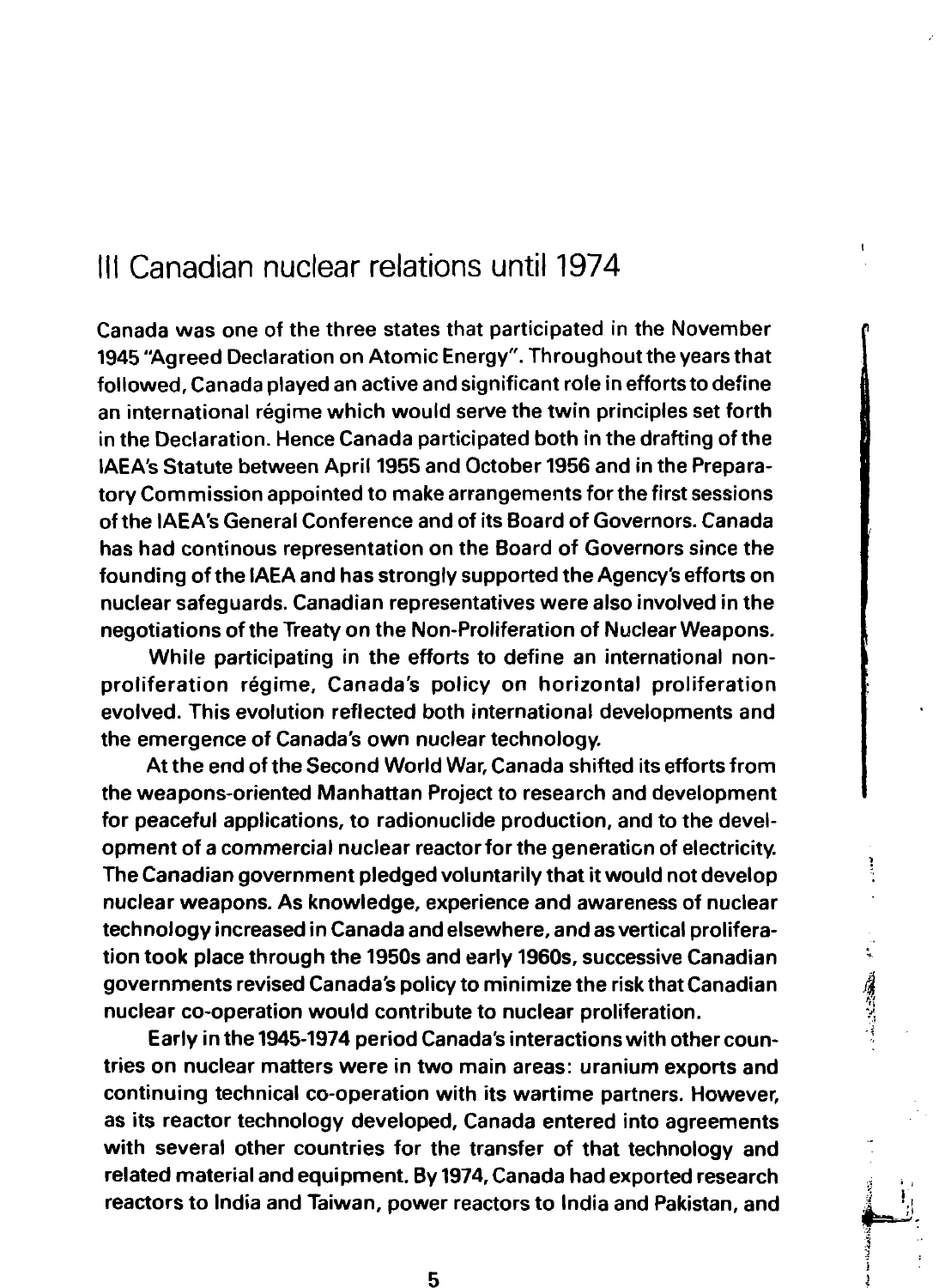had signed a contract for the export of a 600 MW power reactor to Argentina. Discussions had also taken place concerning the sale of a power reactor to the Republic cf Korea. Canadian nuclear trade during the 1945-1974 period was as follows:

#### (a) Uranium exports

Canada's uranium exports during the 1945-1974 period were carried out under nuclear co-operation agreements (Canada-Federal Republic of Germany in 1957; Canada-Switzerland in 1958; Canada-Euratom in 1959; Canada-Japan in 1959; Canada-Sweden in 1962) which made Canada's uranium exports subject to a "peaceful uses" commitment and to acceptance by the importing country of bilateral verification measures by Canada or, increasingly, through IAEA safeguards.

From 1945 to 1965, Canada also exported uranium to the United States and the United Kingdom for use in their nuclear weapons programs. These export sales were carried out as part of Canada's defence relations with those two countries. This policy was ended in June 1965, when Prime Minister Lester B. Pearson, announced in the House of Commons that:

"As one part of its policy to promote the use of Canadian uranium for peaceful purposes the government has decided that export permits will be granted, or commitments to issue export permits will be given, with respect to sales of uranium covered by contracts entered into from now on, only if the uranium is to be used for peaceful purposes. Before such sales to any destination are authorized the government will require an agreement with the government of the importing country to ensure with appropriate verification and control that the uranium is to be used for peaceful purposes only."

With the announcement of this policy, all Canadian uranium exports became subject to a "peaceful uses" provision.

#### (b) India

In 1956, Canada concluded an agreement to supply a research reactor to India as part of its aid program to that country. This reactor, the CIRUS, was provided subject to assurances that it would be used for peaceful purposes only. The United States provided the heavy water. The provision of this reactor and subsequent nuclear co-operation between Canada and India were concrete demonstrations of Canada's desire to promote the principles set forth in the IAEA Statute and later in the NPT regarding the transfer of nuclear materials, equipment and technology for peaceful uses.

In 1963 Canada and India concluded an agreement for the construction of the first unit of a nuclear power station called the Rajasthan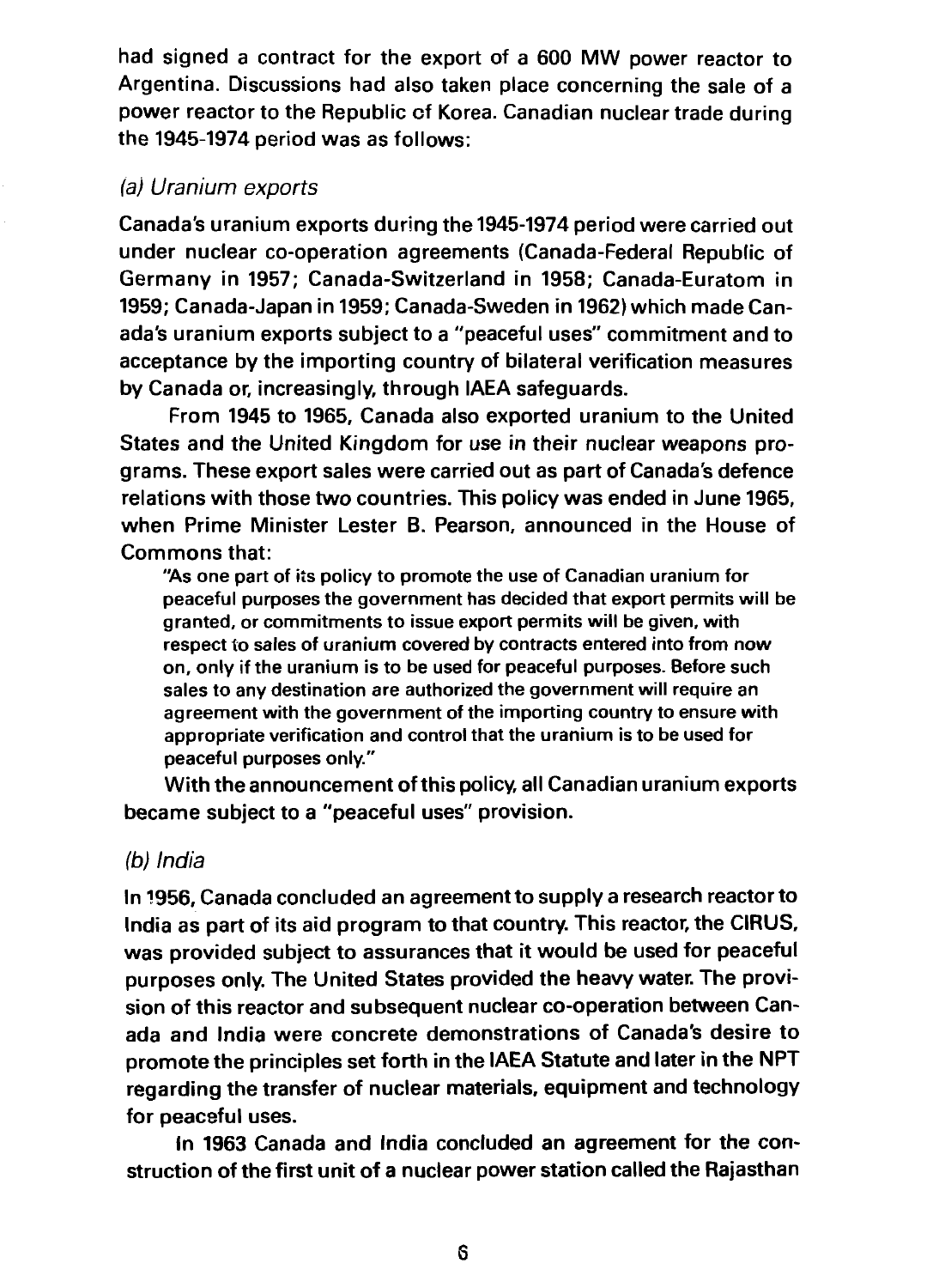Atomic Power Plant (RAPP I). Under this agreement, India committed itself to using the fissionable material produced in the RAPP 1 reactor "only for peaceful purposes" and agreed that Canadian technical experts could verify this undertaking. In 1966 a second CANDU unit (RAPP II) was sold to India. Under a Canada-India-IAEA agreement concluded in 1971, the IAEA assumed the responsibility for applying safeguards at RAPP.

During the early 1970s Canada's concern that the plutonium contained in the fuel irradiated in the CIRUS reactor might be used for explosive purposes led the Prime Minister to write to Prime Minister Indira Gandhi in October 1971 to clarify Canada's views on "any further proliferation of nuclear explosive devices" and to state that "the use of Canadian-supplied material, equipment and facilities in India, that is, at CIRUS, RAPP I or RAPP II, or fissile material from these reactors, for the development of a nuclear explosive device would inevitably call on our part for a reassessment of our nuclear co-operation arrangements with India". In response, Mrs. Gandhi agreed that the nuclear co-operation between Canada and India had been dedicated to "the development and application of nuclear energy for peaceful purposes", but added that "it should not be necessary now in our view to interpret these agreements in a particular way based on the development of a hypothetical contingency".

On May 18,1974, India detonated a nuclear explosive device, claiming it was solely for peaceful purposes, that is, a "peaceful nuclear explosion" (PNE). The Canadian government, which does not distinguish between nuclear weapons and nuclear explosives, suspended its nuclear co-operation program with India. Later, India admitted that plutonium produced in the CIRUS reactor using uranium fuel of non-Canadian origin had been used in that explosive device. It continues to maintain, however, that since nuclear material of non-Canadian origin was used, there has been no breach of its undertakings to Canada.

#### (c) Pakistan

In 1959, Canada signed a nuclear co-operation agreement with Pakistan covering the provision of a 137 MW CANDU-type power reactor (KAN-UPP). The agreement was similar to that concluded later between Canada and India for the RAPP reactors. In 1969 Canada, Pakistan and the IAEA concluded an agreement under which the IAEA assumed the responsibility of safeguarding the KANUPP reactor. The reactor began commercial operation in 1972.

#### (d) Taiwan

In 1969, Canada sold to Taiwan a 40 MW nuclear research reactor, the

**I**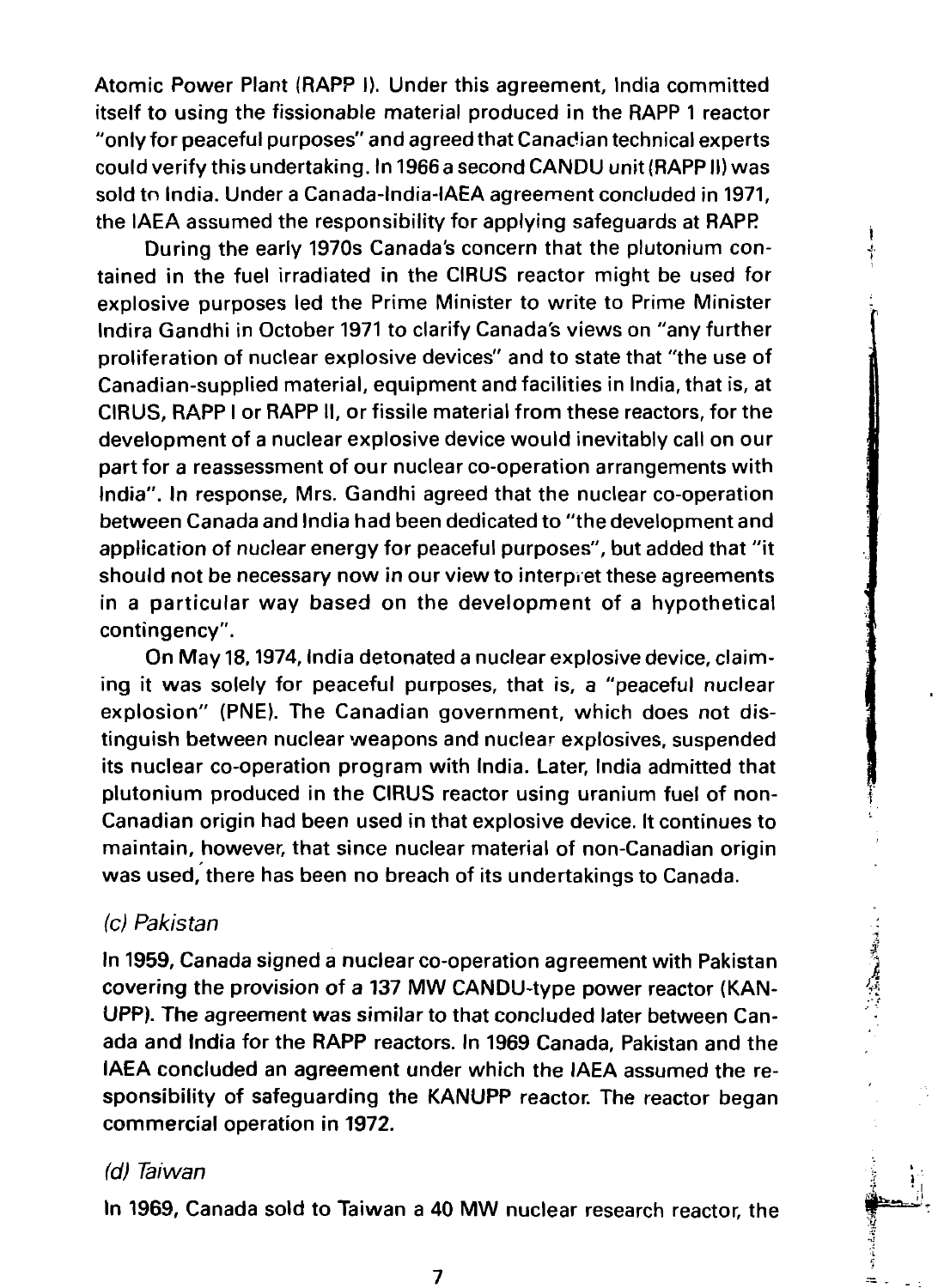Taiwan Research Reactor (TRR), complete with heavy water and fuel. This sale was conditional on Taiwan's concluding with the IAEA a safeguards agreement by which Taiwan would undertake not to use the TRR reactor in such a way as to further any military purpose. This agreement continues to be implemented, and the TRR reactor remains subject to IAEA safeguards.

## (e) Argentina

In December 1973, Atomic Energy of Canada Limited and the Comision Nacional de Energia Atomica (CNEA) signed a contract for the supply of one 600 MW CANDU reactor to Argentina together with the fuel, heavy water and technology necessary for its commissioning, operation and maintenance. The December 1973 contract contained a clause requiring the completion of a safeguards agreement between Argentina and the IAEA before the contract could be implemented. This agreement was concluded in December 1974.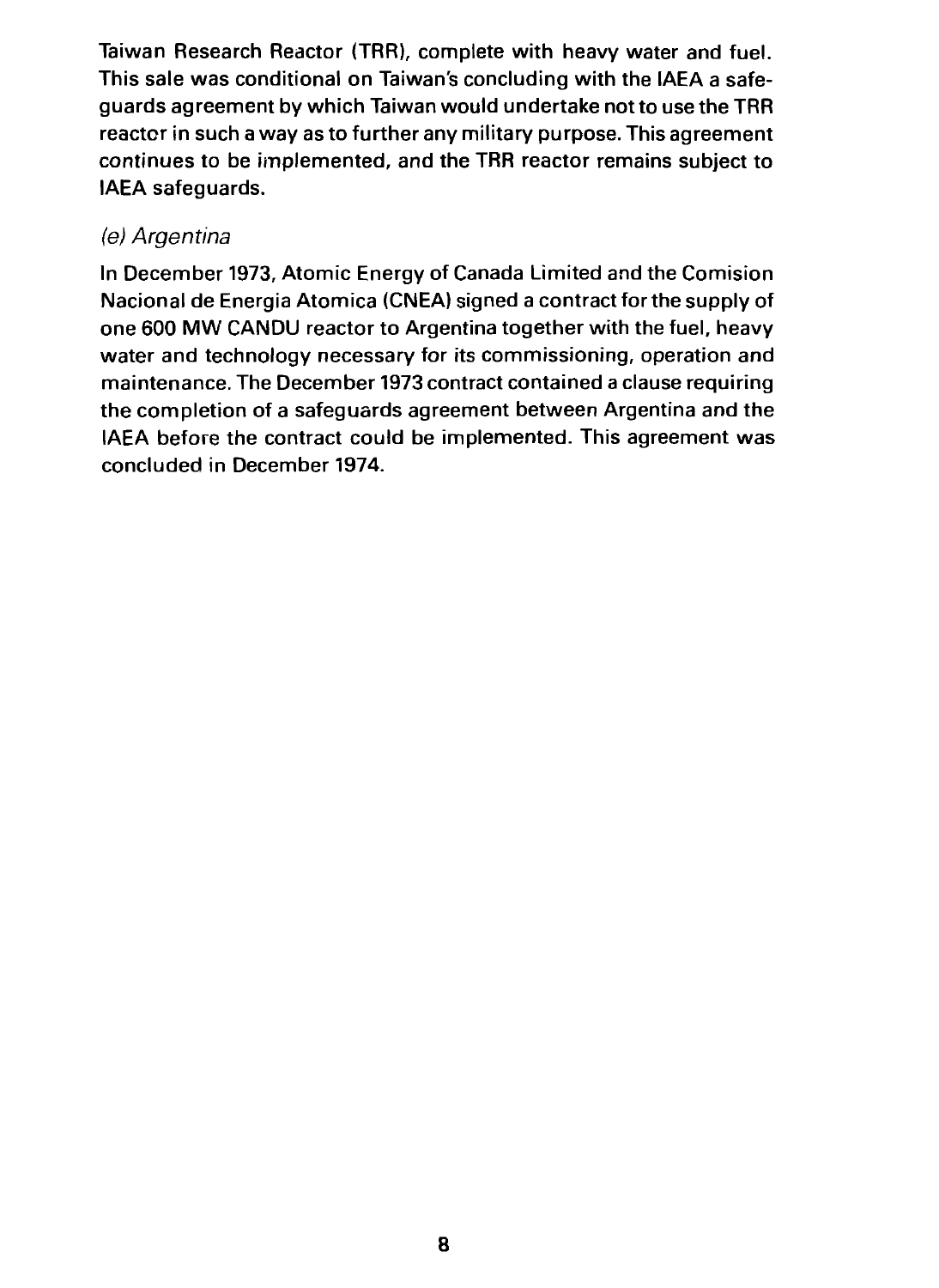## IV Nuclear suppliers group

Two developments in the mid-1970s led to a questioning of the nonproliferation régime. First, the interest in nuclear energy, particularly in advanced nuclear technologies, increased greatly owing to the "energy crisis" of 1973-74. The quest for greater energy independence by many industrialized countries and several developing ones, especially those with nuclear power programs that were without large indigenous uranium reserves, led to much more interest in reprocessing spent fuel to obtain plutonium for recycling in thermal reactors or for eventual use in<sup>t</sup> fast breeder reactors. "Reprocessing" is basically a series of chemical processes in which spent fuel is first dissolved in an acid. Subsequently, substances of value that were produced in the reactor such as plutonium, or uranium that was not consumed while it was in the reactor, are extracted and separated for further use. Plutonium is itself a nuclear fuel that can be used in both traditional reactors as well as in fast breeder reactors. A fast breeder reactor is one that has a plutonium core surrounded by a uranium shell. In the course of operations, the plutonium is consumed but new plutonium is produced from the uranium in the shell. Thus the plutonium "breeds" new plutonium which in turn can be used as fuel.

It was generally agreed that the separation of plutonium from spent fuel and its subseque use in recycling was a natural feature of an efficient light-water reactor fuel cycle. Moreover, the reprocessing of spent fuel was considered as an element of policy in the nuclear waste disposal programs of some countries and as a necessary step in the expected development of fast breeder reactors. In fact, the United States had declassified its reprocessing technology in recognition of this general understanding. Some of the other countries which had developed an indigenous reprocessing technology concluded that the export of that technology under IAEA safeguards was acceptable and, accordingly, entered into contracts to do so. However, because reprocessing released large quantities of plutonium, many people felt uneasy about the procedure. It was by no means clear in the mid-1970s whether or how reprocessing could be adequately safeguarded.

(「高速電」をはっている しょう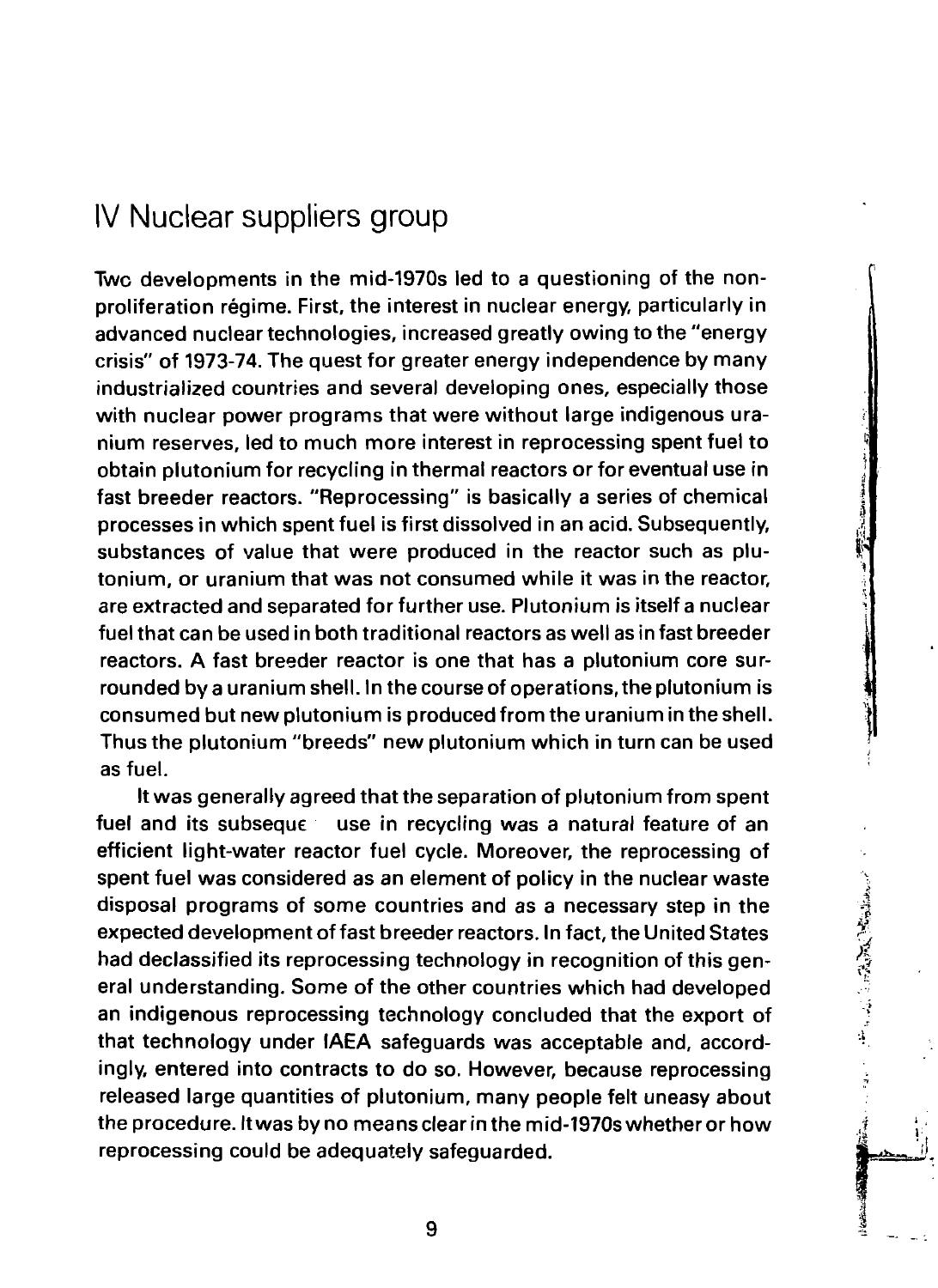The second development which led to a serious questioning of the non-proliferation regime was India's "peaceful nuclear explosion" in May 1974 which had used plutonium derived from the reprocessing of spent fuel from an unsafeguarded research reactor. To some countries, this incident revealed the need for more explicit and comprehensive non-proliferation commitments. Specifically, steps would have to be taken to minimize the (perceived) proliferation risk associated with reprocessing.

It was in this international environment that the major nuclear suppliers — the Nuclear Suppliers Group (NSG) — met in an effort to reach agreement on "guidelines" to cover their nuclear exports. This meeting was convened largely in response to a Canadian and U.S. initiative. The resulting guidelines, which were published in a January 1978 information circular issued by the IAEA (INFCIRO254) clearly represent a high-point in international co-operation with respect to nonproliferation. The quidelines augment the principles of the IAEA Staute and the NPT and constitute a significant upgrading in the attention to be paid to non-proliferation in the context of international nuclear commerce.

The important elements of the NSG guidelines are:

- a) items on the NSG "Trigger List", that is, the defined list of nuclear items that should trigger the application of the requirements of the guidelines, are to be transferred only upon an assurance that they will not be used in any activity that would result in a nuclear explosive device;
- b) Trigger List items should be transferred only when covered by IAEA safeguards;
- c) technology related to reprocessing, enrichment or heavy water production facilities should be subject to the requirements in a) and b);
- d) special controls and considerations should be applied to the export of "sensitive technologies", that is, enrichment and reprocessing technologies and to the export of enrichment and reprocessing plants;
- e) transfers of reprocessing, enrichment or heavy water production facilities or related technology would require that IAEA safeguards be applied to facilities of the same type built during an agreed upon period in the recipient country;
- f) retransfers of Trigger List items should take place only when assurances have been given by the third party which are the same as those covering the original transfer;
- g) retransfers of reprocessing, enrichment or heavy water produc-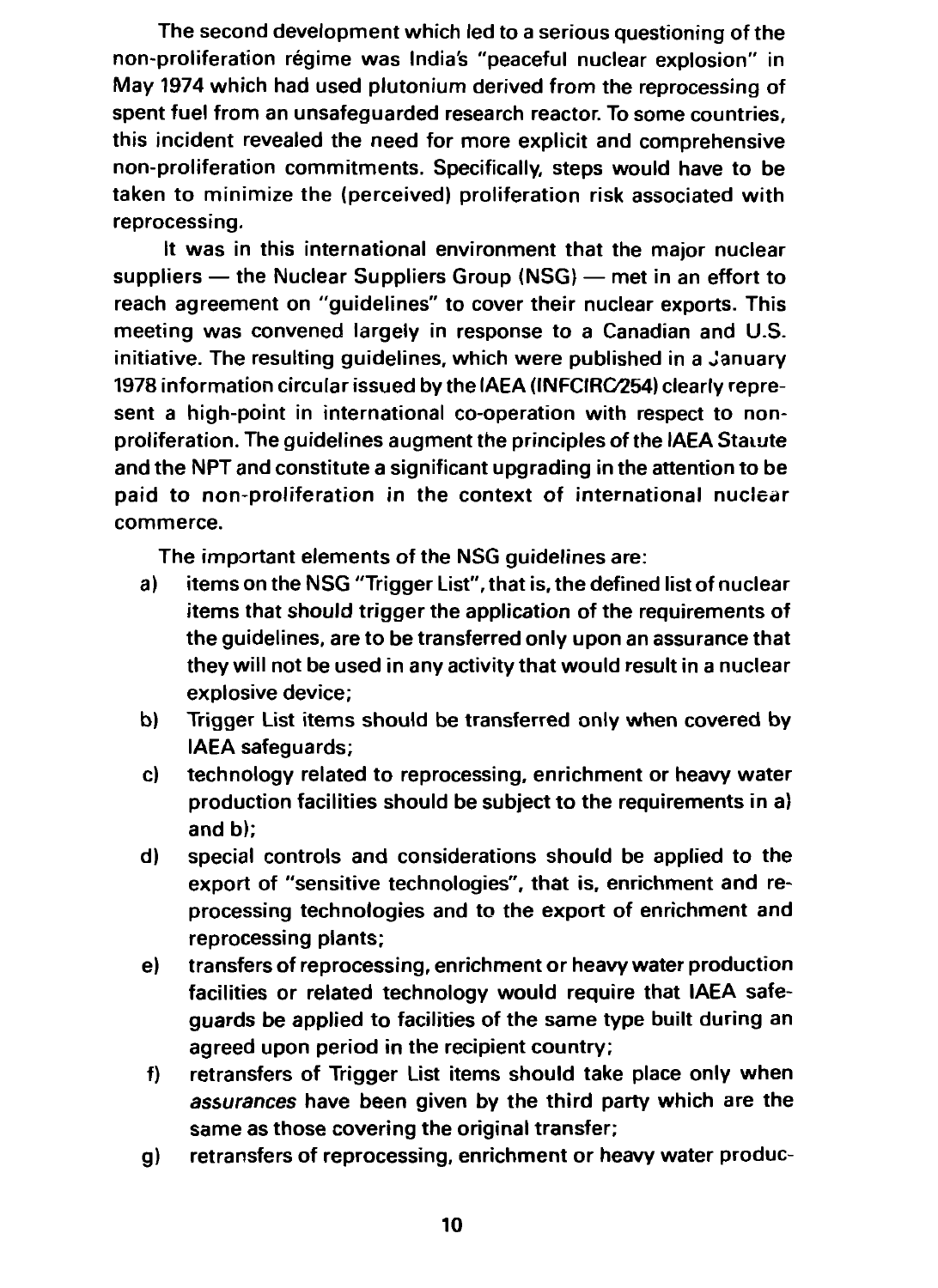tion facilities, major critical components thereof or related technology should require consent of the original supplier. The same prior consent would be applied to derived facilities or major critical components thereof and to any heavy water or weaponsusable material.

Canada has followed the NSG guidelines in good faith and they are incorporated in all bilateral agreements that have been concluded to date. The guidelines are in fact a subset of Canadian policy.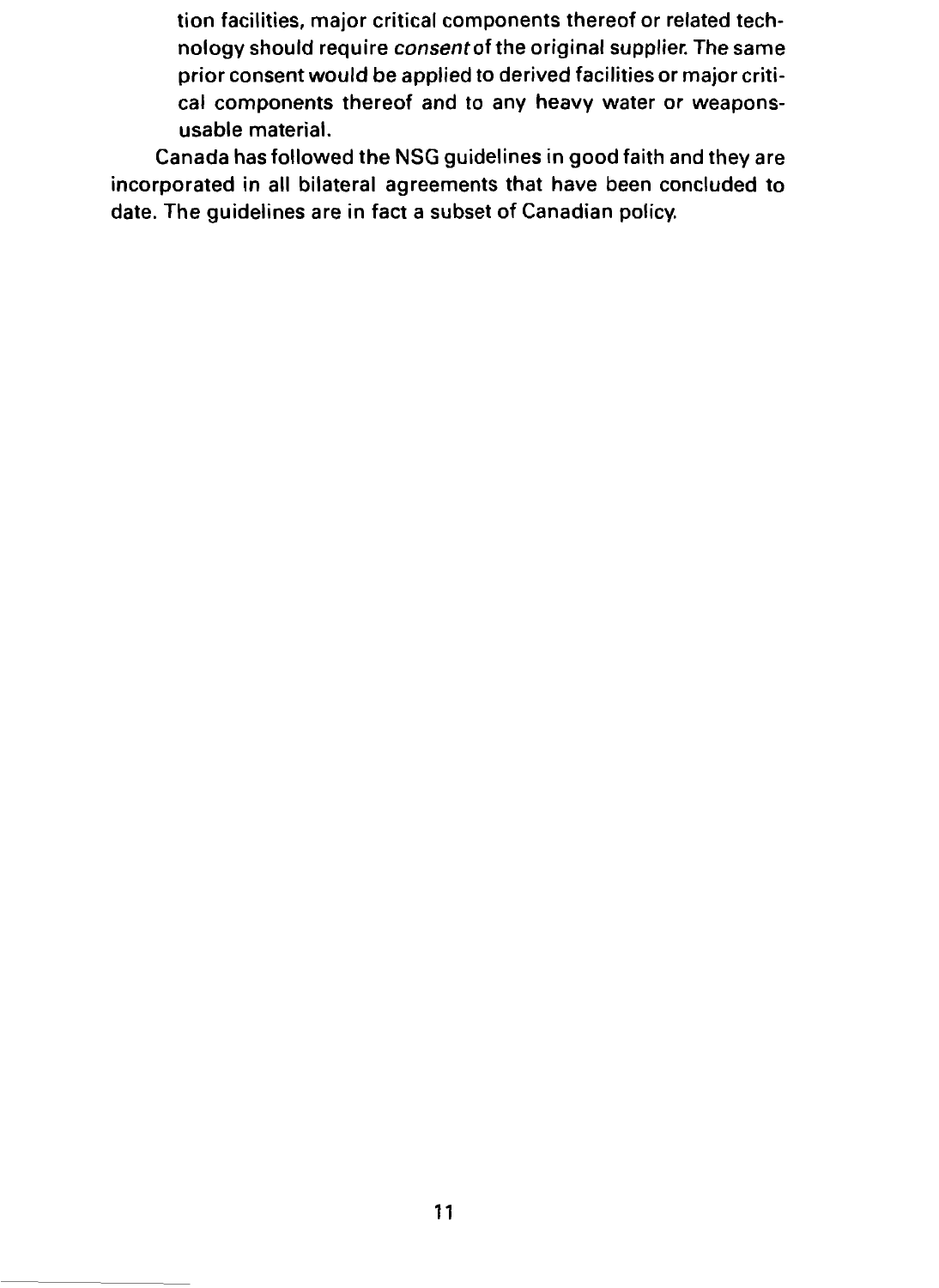## V Canada's non-proliferation policy

Canada was one of those countries in which the public's perception of the proliferation risk associated with nuclear exports sharpened after India's "peaceful nuclear explosion" in May 1974. Accordingly, Canada's non-proliferation policy was reviewed and in December 1974 the government announced stricter controls on the export of Canadian nuclear material, equipment, technology and heavy water to all states whether NWS or NNWS. The policy continued to be under examination and in December 1976 another announcement was made concerning new nuclear co-operation. These two announcements together established Canada's non-proliferation policy as it exists today. That policy, in a consolidated form, is as follows:

A. Nuclear co-operation will be authorized only for those non-nuclear weapon states that have made a general commitment to non-proliferation by either having ratififed the NPT or having taken an equivalent binding step and that have thereby accepted IAEA safeguards on the full scope of their nuclear activities (such IAEA safeguards are hence known as NPT-type fullscope safeguards).

B. Nuclear exports can go forward only to those states (both nonnuclear and nuclear weapon states) which have undertaken to accept in a formal agreement a number of additional requirements designed to minimize the proliferation risk associated with Canadian nuclear exports. These requirements are:

- i) an assurance that Canadian-supplied nuclear items (nuclear material, heavy water, nuclear equipment and technology) will not be used in connection with the production of nuclear explosive devices;
- ii) a provision for fallback safeguards in the event that a situation arises where the IAEA is unable to continue to perform its safeguards functions;
- iii) a control over the retransfer of Canadian-supplied nuclear items;
- iv) a control over the reprocessing of Canadian-origin spent fuel, subsequent storage of the separated plutonium and enrichment beyond 20 per cent U-235 of Canadian-origin uranium;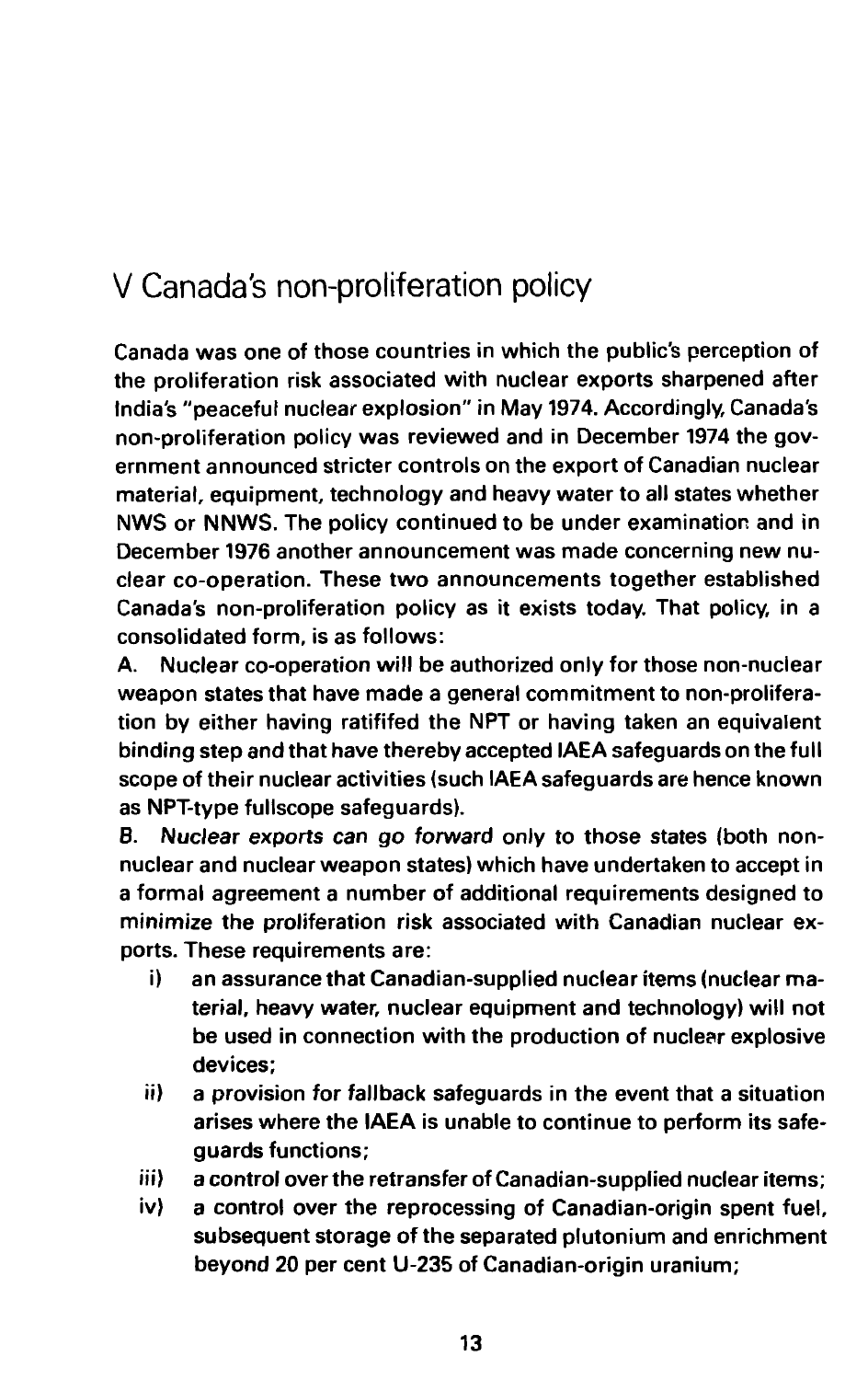**v) an assurance that adequate physical protection measures will be applied.**

**The above requirements are applied to directly-supplied nuclear items such as nuclear material, equipment, heavy water and technology. The requirements are also applied to nuclear items that are "derived" from those that are supplied and thus affect nuclear material that is produced as a result of the use of Canadian-origin nuclear material, equipment, technology or heavy water. Where applicable, the requirements are also applied to heavy water that is produced as a result of the use of Canadian-origin nuclear equipment or technology and to nuclear equipment that is derived from Canadian-origin nuclear equipment or technology.**

**Chronologically, Part A of the policy is the more recent component. The requirement for NPT adherence and fullscope safeguards was made by the government in December 1976. This requirement was made applicable only to "new" nuclear co-operation, that is, it did not affect commercial contracts already in place when this requirement was announced. Post-December 1976 or "new" nuclear co-operation, however, cannot occur with countries that do not meet this fundamental requirement. Part B of the policy was established by the government in December 1974 and affected all nuclear co-operation whether "old" or "new". Agreements under which nuclear co-operation was ongoing in 1974 thus had to be renegotiated.**

**It is worth noting that the NSG guidelines, mentioned in the preceding section, fall short of Canada's national non-proliferation policy in several ways. First, Canada advocated forcefully, but unsuccessfully, in the NSG forum the inclusion of a requirement that recipient countries adhere to the NPT and accept the application of NPT-type fullscope safeguards. This requirement would have strengthened the NPT and would have provided positive incentive for countries engaged in, or envisaging a nuclear power program to become party to this important international treaty. Another major difference is that Canada requires a control over reprocessing, whereas the NSG guidelines only recommend that "whenever appropriate and practicable" the supplier and recipient come to mutually agreed upon provisions. Other shadings of difference relate to controls placed over the retransfer of nuclear items to third parties.**

**The rationale for each of the requirements in Part B is as follows:**

#### **i) Non-explosive use commitment**

**For non-nuclear weapon states that already meet the requirements of Part A, this provision requires no additional commitment. It is essentially a contingency provision to be activated only if and when a state believes that it must exercise its sovereign right under Article X of the**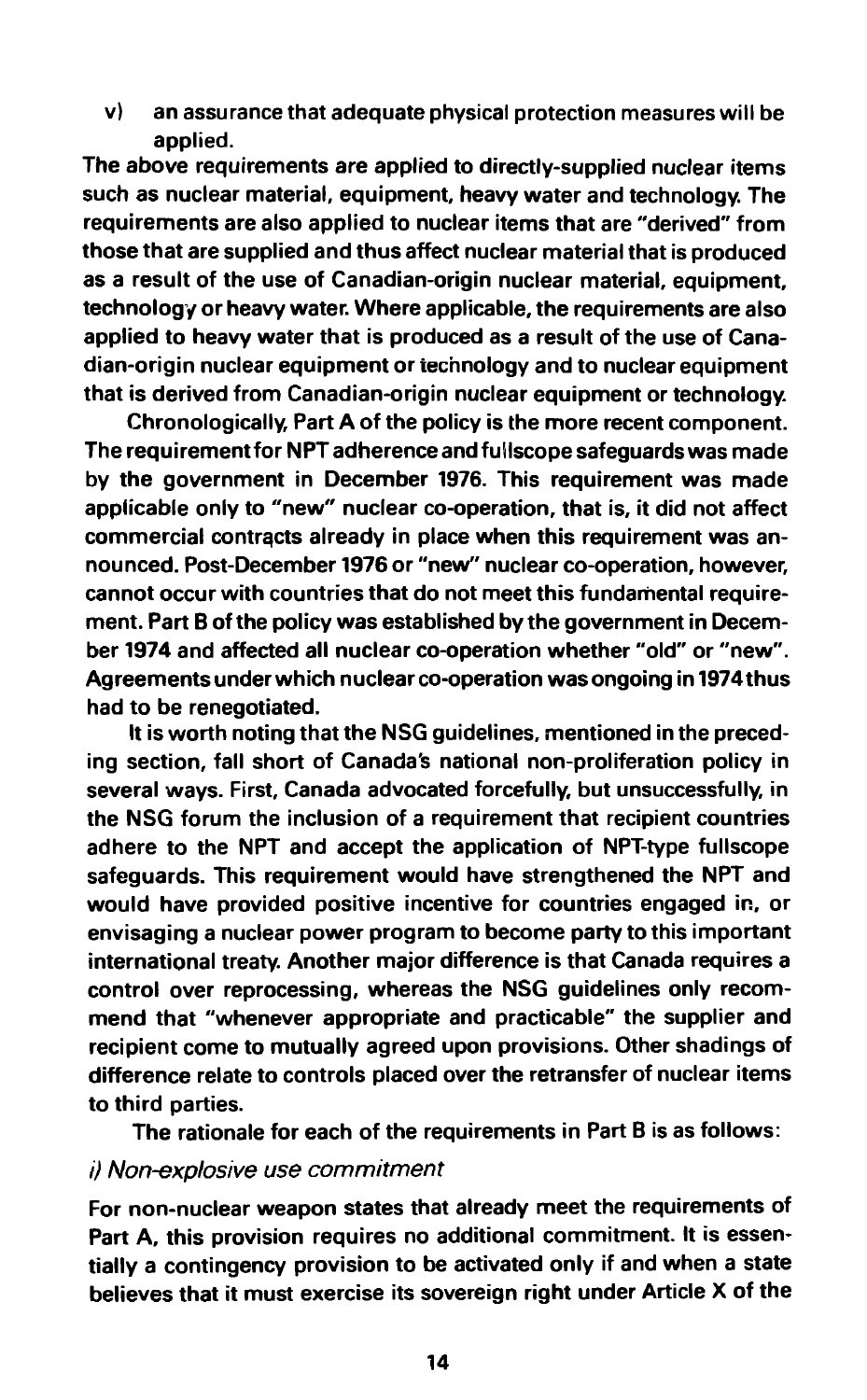NPT to withdraw from the treaty. Such action is possible on three months' notice. In these circumstances Canada would still have the assurance that its nuclear partner would continue to observe its commitment not to use heavy water, nuclear material, equipment, or technology subject to the agreement for any nuclear explosive purpose. With regard to nuclear weapons states (e.g. the U.S.A., the U.K. and France) which are nuclear partners of Canada, inclusion of this provision in agreements reflects a political commitment by those states not to use any Canadian material, nuclear material, equipment or technology subject to those agreements in their nuclear weapons programs.

#### ii) Fallback safeguards

If a state should decide to withdraw from the NPT, if that treaty should fall into disrepute, or if the IAEA is for some reason no longer able to apply safeguards to a state's nuclear activities, then Canada would wish to be in a position where it can satisfy itself that the Canadian-origin nuclear material, heavy water, equipment and technology that has been transferred to that state will continue to be subject to safeguards. The aim is to continue to verify observance by that state of its commitment to nonexplosive use of Canadian-supplied or -derived nuclear items. Thus Canada requires continuity of safegua.ds coverage, or fallback safeguards.

## iii) Retransfer control

Retransfer control provision serves an obvious purpose: there would be little use in Canada's having a non-proliferation and safeguards policy if a recipient country which satisfied the requirements of that policy were able to act as a middle-man and pass along Canadian-origin nuclear material, equipment or technology to third countries which did not.

## iv) Reprocessing control

Canada seeks reprocessing control, not because it is opposed to reprocessing, but because it wants to be assured that any reprocessing of Canadian nuclear material would take place as an integral part of a significant nuclear energy program and that effective technical, institutional and safeguards measures have been put into place to ensure that there is no misuse of the separated plutonium. Canada has recently developed an approach whereby this control will be implemented on a long term, predictable basis. Many of our nuclear partners see this as important for their energy security in the future. Australia, another major uranium supplier, has adopted a similar approach. Canada also requires a control over high enrichment. Light water reactors require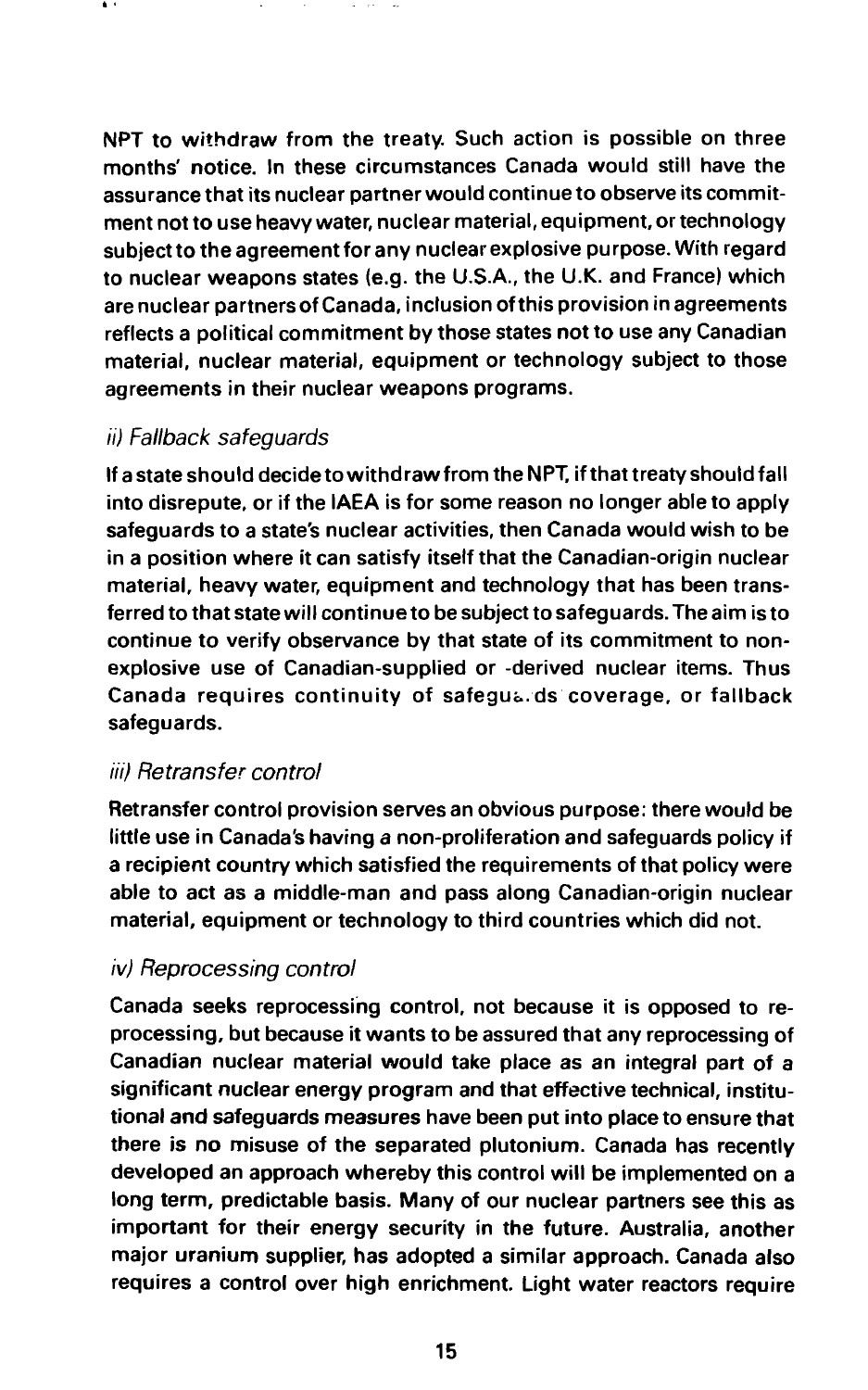natural uranium, which consists of two isotopes, U-238 (99.3 per cent) and U-235 (0.7 per cent), to be slightly enriched in the U-235 isotope to maintain a reaction. This enrichment is typically up to 2 per cent or 3 per cent. Very high enrichment of U-235 leads to weapons usable material. Internationally 20 per cent enrichment has been designated as a cut-off point and Canada exercises a prior consent right over enrichment beyond 20 per cent U-235. Since high enrichment for nuclear fuel cycle activities is relatively rare, the focus of attention has been on reprocessing and plutonium use.

#### v) Physical protection

Since all countries regard matters of physical security as falling strictly within their national jurisdiction, physical protection is a sensitive question. In implementing this requirement, Canada seeks from its nuclear partners a commitment that they will apply levels of physical protection to nuclear material which as a minimum would satisfy the recommendations of the IAEA as they are set out in document INFCIRC 225 (Rev 1).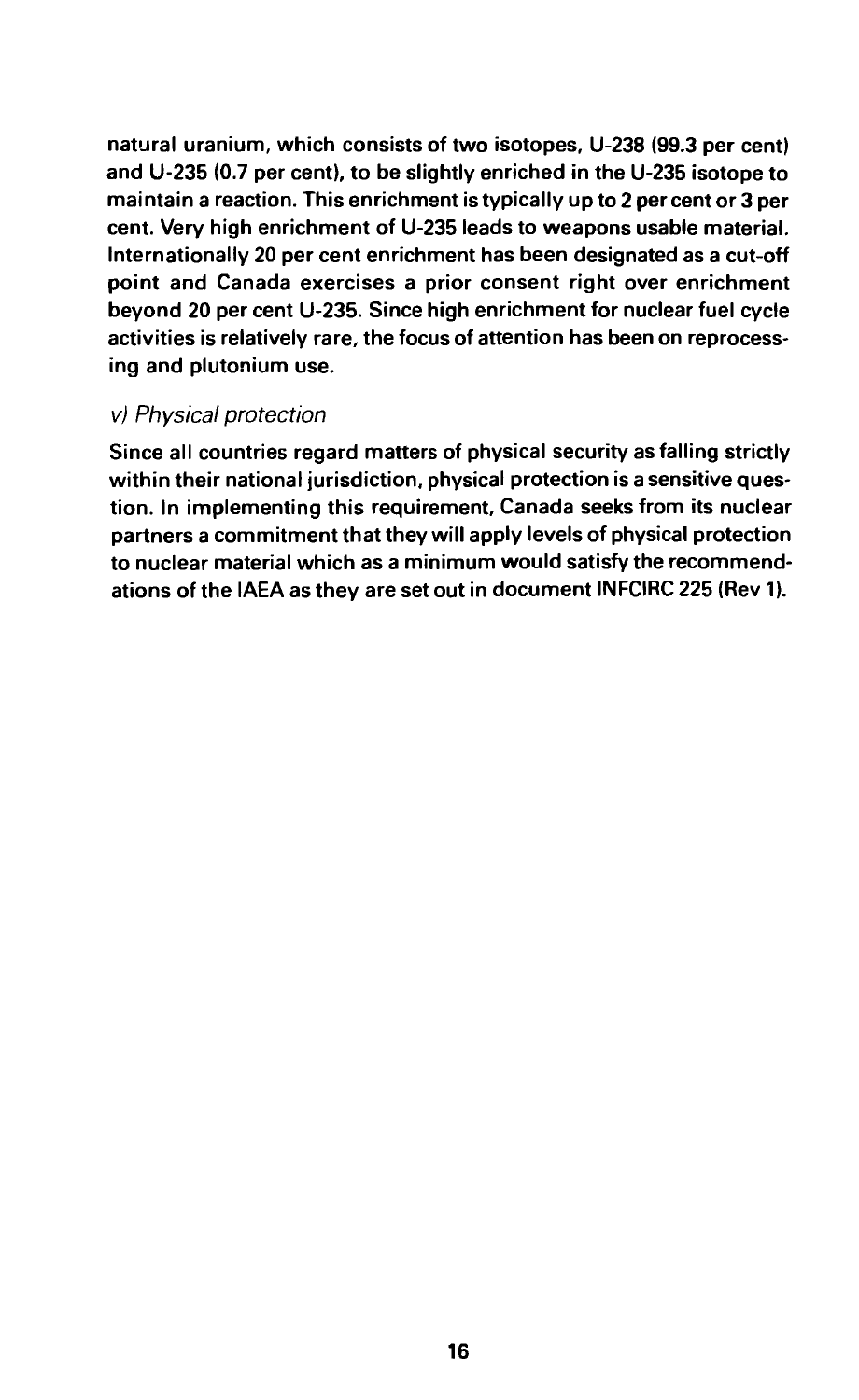## VI Implementing Canada's non-proliferation policy

One-hundred-and-fifteen states are currently party to the NPT. All are theoretically eligible for nuclear co-operation with Canada. Many, however, are developing countries which do not have nuclear energy programs now and are unlikely to have them in the future.

Canada now has nuclear co-operation agreements reflecting all its policy requirements with:

| Australia             | - in force March 9, 1981                                                                                                                                       |
|-----------------------|----------------------------------------------------------------------------------------------------------------------------------------------------------------|
| Euratom               |                                                                                                                                                                |
|                       | (Belgium, Denmark, France, Federal Republic of Germany, Greece,<br>Ireland, Italy, Luxembourg, the Netherlands, United Kingdom)<br>- in force January 16, 1978 |
| <b>Finland</b>        | - in force August 15, 1976                                                                                                                                     |
| Japan                 | - in force September 2, 1980                                                                                                                                   |
| Korea.<br>Republic of | - in force, January 26, 1976                                                                                                                                   |
| <b>Phillipines</b>    | - signed June 19, 1981, but not yet in force                                                                                                                   |
| Romania               | - in force June 14, 1978                                                                                                                                       |
| Sweden                | - in force November 17, 1978                                                                                                                                   |
| <b>United States</b>  | - in force July 9, 1980                                                                                                                                        |

New agreements are negotiated as they become necessary through the emergence of possibilities of nuclear co-operation with other countries. For example, at the time of preparation of this paper, texts of agreements had been discussed with Mexico, Egypt and Indonesia and these texts are ready for signature.

Canada also has bilateral agreements with Spain and Argentina under which "old" nuclear co-operation is taking place. Neither country is a **NPT** state, however, and thus "new" nuclear co-operation is precluded until such time as these states ratify the **NPT** or make an equivalent commitment to non-proliferation.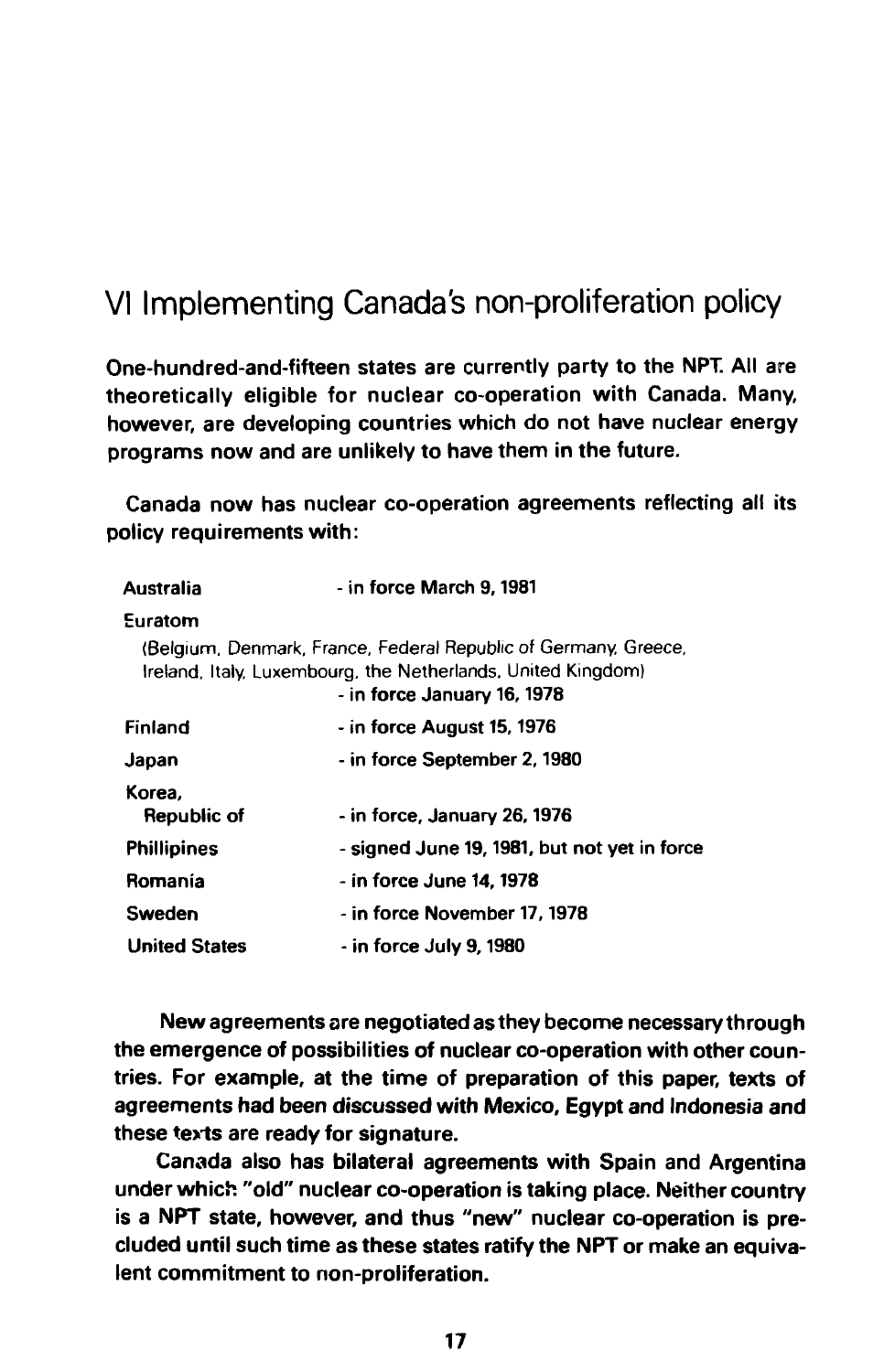**Brief notes on the history of some of Canada's nuclear co-operation agreements follow:**

#### **{a; The European Community and Japan**

**By early 1977, agreements incorporating the requirements of Canada's 1974 policy were negotiated with Argentina, the Republic of Korea, Spain, Finland, and Sweden. However, much difficulty was experienced in securing acceptance of these conditions by some other European countries and Japan, Canada's major uranium markets. The Canadian government decided, therefore, to suspend as of January 1, 1977, all nuclear exports to those countries until they accepted Canada's requirements. This step was a demonstration of Canada's commitment to nonproliferation and of its willingness to accept the commercial consequences of its non-proliferation policy. The year 1977 was taken up with intensive negotiations with the European Community (EC) and Japan. By January 1978 agreement had been reached with Japan on a renegotiated bilateral agreement, and uranium shipments were allowed to proceed. This agreement was ratified in September 1980.**

**The discussions with Euratom took a different course. All the elements of Canada's 1974 policy had been negotiated by late 1977 except for that of a prior consent right over reprocessing and high enrichment. An exchange of letters between Canada and the EC in January 1978 embodied the agreement that had been reached including an interim arrangement on the reprocessing issue. The International Nuclear Fuel Cycle Evaluation (INFCE), discussed below, was underway by then and it was recognized that a multilateral consensus on fuel cycles generally including the reprocessing question and its proliferation risks could be forthcoming. The EC and Canada agreed in the 1978 Interim Arrangement to return to the reprocessing issue once INFCE had been completed. Accordingly, new discussions on reprocessing were initiated in 1980. In December 1981, another exchange of letters took place that settled the reprocessing question. The formula that the two sides adopted comprised a description of the EC's current and planned nuclear energy program including in particular a detailed description of policy, legal and regulatory elements relevant to reprocessing and plutonium storage. On this basis, Canada agreed that nuclear material subject to the Canada-Euratom Agreement could be reprocessed and plutonium stored within the framework of the current and planned nuclear energy program as described and updated from time to time.**

**A similar long-term, predictable reprocessing arrangement has been arrived at with Sweden and similar arrangements are under discussion with other nuclear partners where the size and maturity of the nuclear program warrants it.**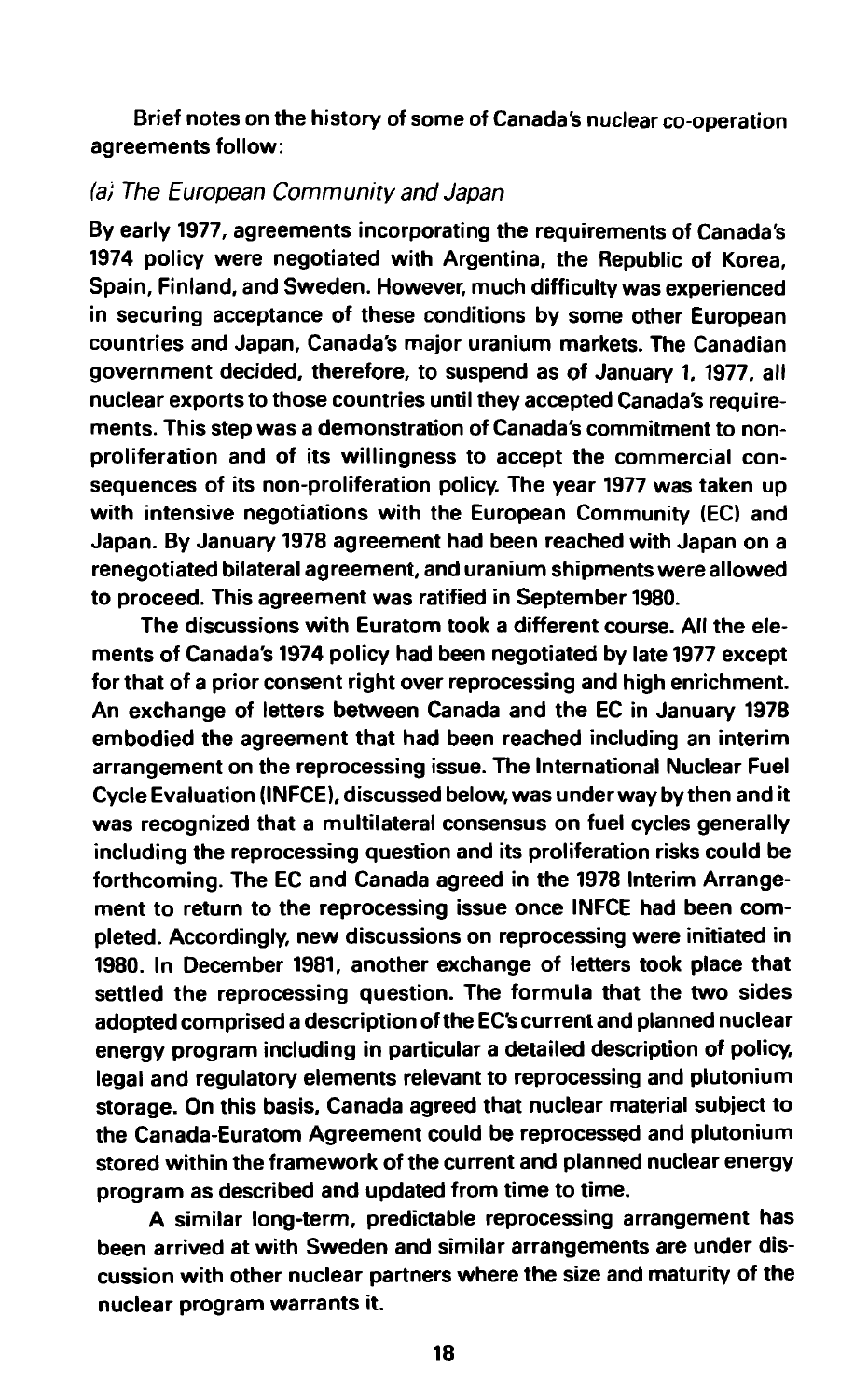## (b) India

**After Canada suspended nuclear co-operation with India in 1974, it tried over the next two years to secure upgraded non-proliferation arrangements for Canadian-supplied nuclear items and facilities in India, but its efforts proved unsuccessful. As a result, Canada announced in May 1976 that it was terminating its nuclear relationship with India. The two RAPP reactors continue to be subject to IAEA safeguards. The CIRUS reactor continues to operate free of IAEA safeguards.**

## **(c) Pakistan**

**Following the announcement in December 1974 of the more comprehensive non-proliferation policy, Canada entered into lengthy negotiations with Pakistan to conclude a bilateral agreement incorporating the requirements of that policy. By December 1976 it was evident that Pakistan was not prepared to meet Canada's requirements. In these circumstances, the Canadian government announced that for all practical purposes nuclear co-operation between Canada and Pakistan was at an end. The KANUPP reactor continues to be safeguarded by the IAEA.**

## **(d) Argentina**

**After May 1974, Canada requested Argentina to provide a non-explosive use commitment with regard to any material, nuclear material, equipment, facilities and technology supplied by Canada. Argentina provided this commitment in September 1974 and, as required under the December 1973 contract, concluded a safeguards agreement with the IAEA in early December 1974. However, in December 1974 the Canadian government announced its more comprehensive non-proliferation policy. As acceptance of these new requirements by countries with which Canada was engaged in nuclear co-operation was made essential for all contracts, past and future, Argentina was required to negotiate a bilateral agreement with Canada covering the Embalse contract. Such an agreement was concluded in January 1976, and in turn made it necessary to negotiate a new IAEA-Argentina safeguards agreement, a task which was completed in July 1977. This agreement covers the Embalse reactor and would apply to any future nuclear co-operation between Canada and Argentina. In the midst of this process, Canada announced in December 1976 the requirement for NPT accession or equivalent and the application of fullscope safeguards. While Canada has demonstrated its willingness to co-operate further with Argentina in a broad range of nuclear matters, Argentina has to date not been prepared to make the necessary political commitment to non-proliferation or accept NPT-type fullscope safeguards. Canada continues to fulfil its obligations under the**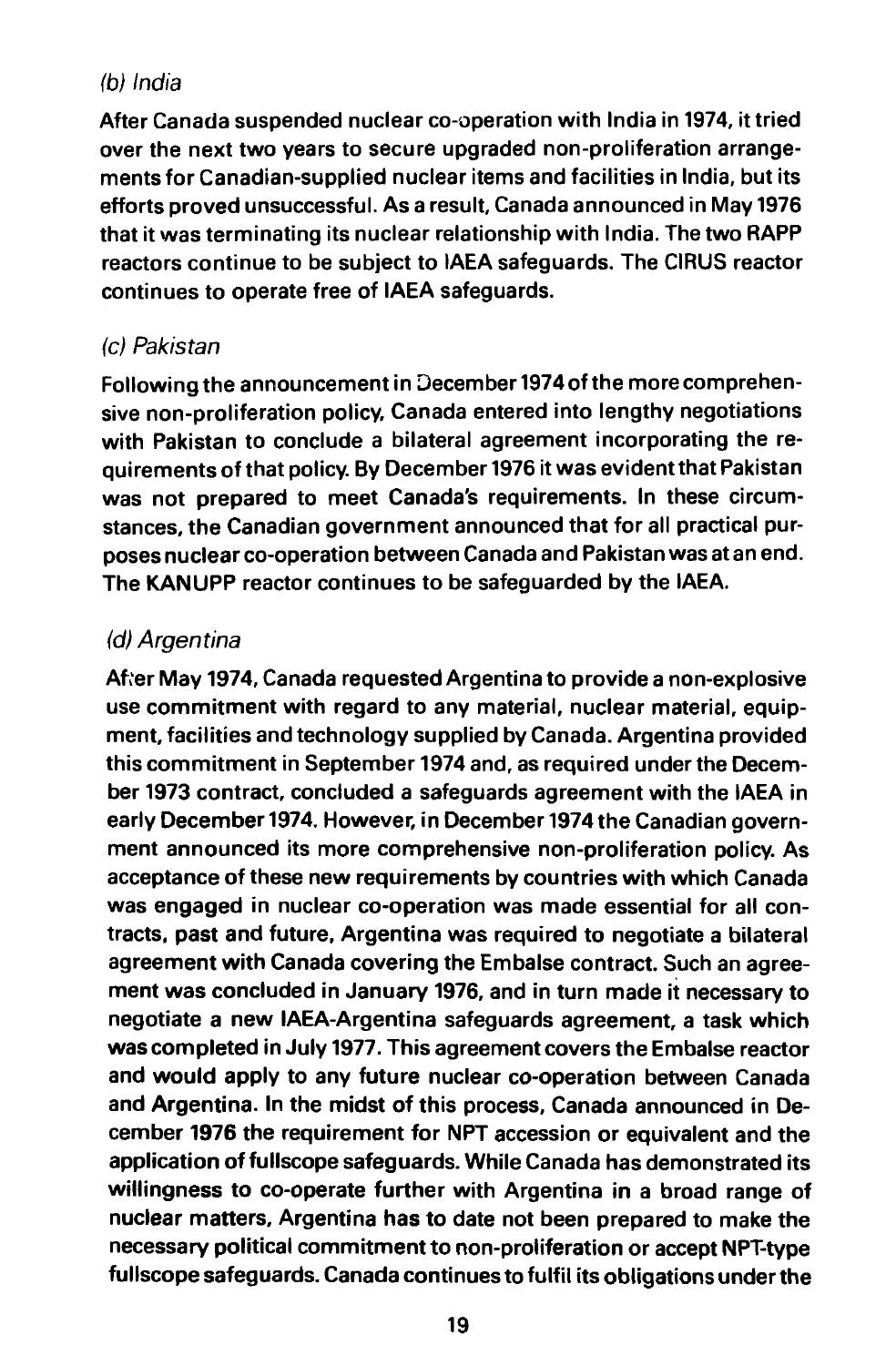**December 1973 contract between Atomic Energy of Canada Ltd. and Comision National de Energia Atomica but Argentina has been advised that no further nuclear co-operation can take place until Argentina fully meets Canada's non-proliferation policy requirements.**

## **(e) Korea**

**In 1975, AECL concluded negotiations for the sale to the Republic of Korea of one CANDU reactor, including the technology necessary for its construction and operation. As required, a bilateral nuclear co-operation agreement incorporating non-proliferation requirements was concluded in January 1976. Korea acceded to the NPT in April 1975 and in November 1975 concluded a NPT-type safeguards agreement with the IAEA. Therefore Korea meets the requirements of Canada's policy. Construction of the Wolsung reactor is now nearing completion.**

## **(f) Romania**

**Romania acceded to the NPT in 1970 and concluded a NPT-safeguards agreement with the IAEA in 1972. Moreover, in October 1977 Romania and Canada negotiated a bilateral nuclear co-operation agreement, which was ratified in June 1978. Romania, therefore, meets the requirements of Canada's policy. AECL and the Romanian state trading corporation, Romenergo, have signed contracts for two reactors.**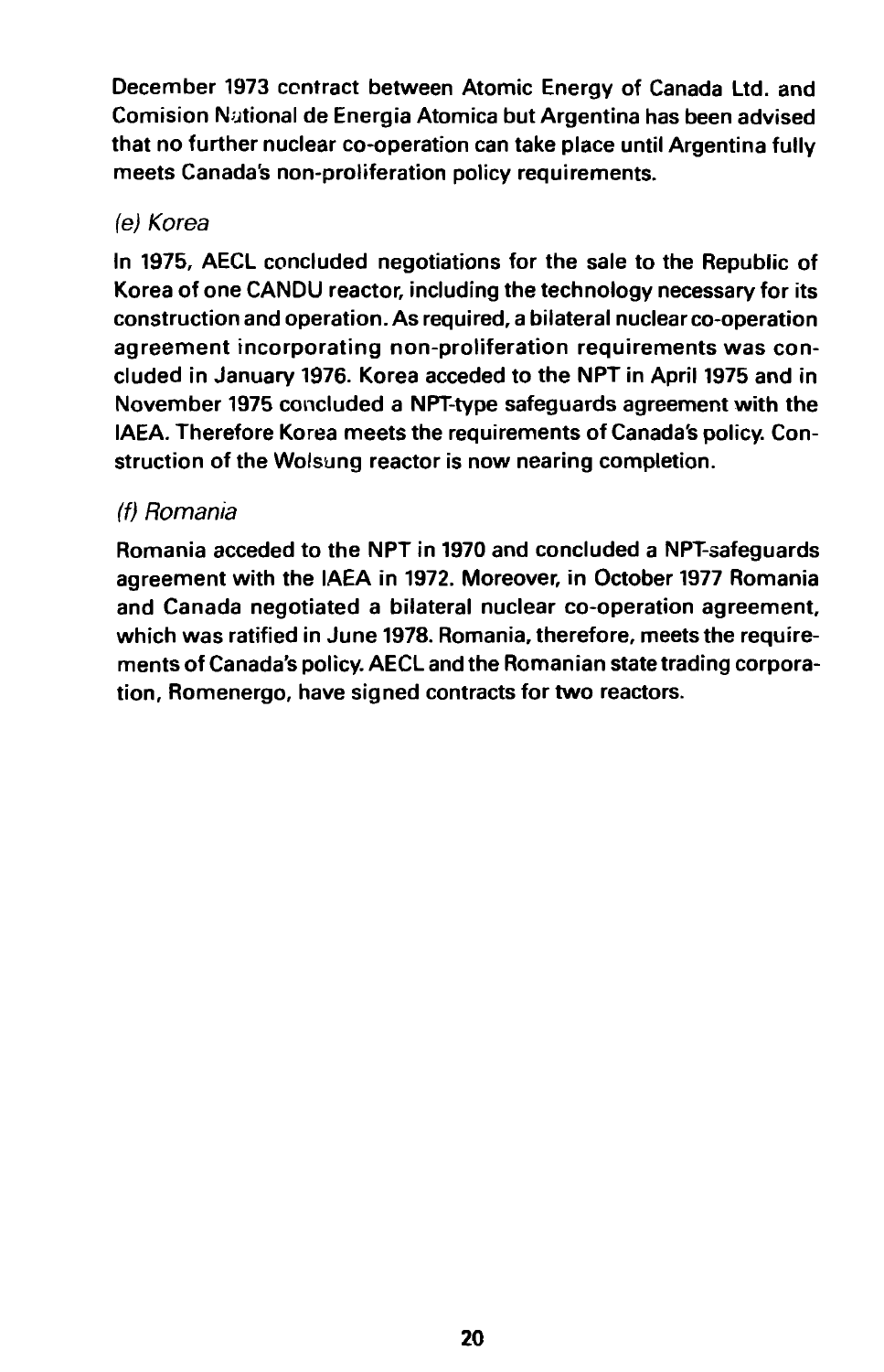## VII The IAEA safeguards system

The IAEA is authorized under Articles III.A.5 and XII of its Statute to establish a system of safeguards to ensure that "assistance provided by it or at its request or under its supervision or control is not used in such a way as to further any military purpose". Since its creation in 1957, the Agency, in co-operation with its member states, has worked steadily to improve the effectiveness of its safeguards operations established under those articles of its Statute. Canada supports this activity fully because Canada's bilateral agreements call for IAEA safeguards to be applied to Canadian-origin nuclear items transferred pursuant to these agreements.

While the Agency's Statute provides that it will apply safeguards to ensure as far as it can that no military objective will be fulfilled, the purpose of the application has been extended. The IAEA has stated that it interprets this undertaking as including the development, manufacture or testing of nuclear explosive devices of any kind.

The objective of IAEA safeguards is the timely detection of diversion of significant quantities of nuclear material from peaceful nuclear activities to the manufacture of nuclear weapons or other nuclear explosive devices or for purposes unknown, and deterrence of such diversion by the risk of early detection.

The basic approach of the IAEA to achieving this objective consists of the following main elements:

- a) The examination by the IAEA of information that is provided by the state. Such information includes accounting reports, special reports and advance notification of international transfers.
- b) The collection of information by the IAEA through inspections of various kinds. Information obtained through inspections is compared with that provided by the state to determine the latter's completeness, accuracy and validity.
- c) The monitoring of the flow of nuclear material in nuclear facilities through the use of various kinds of instruments and other techniques at certain strategic points. These are generally referred to as "surveillance and containment" measures. Equipment used for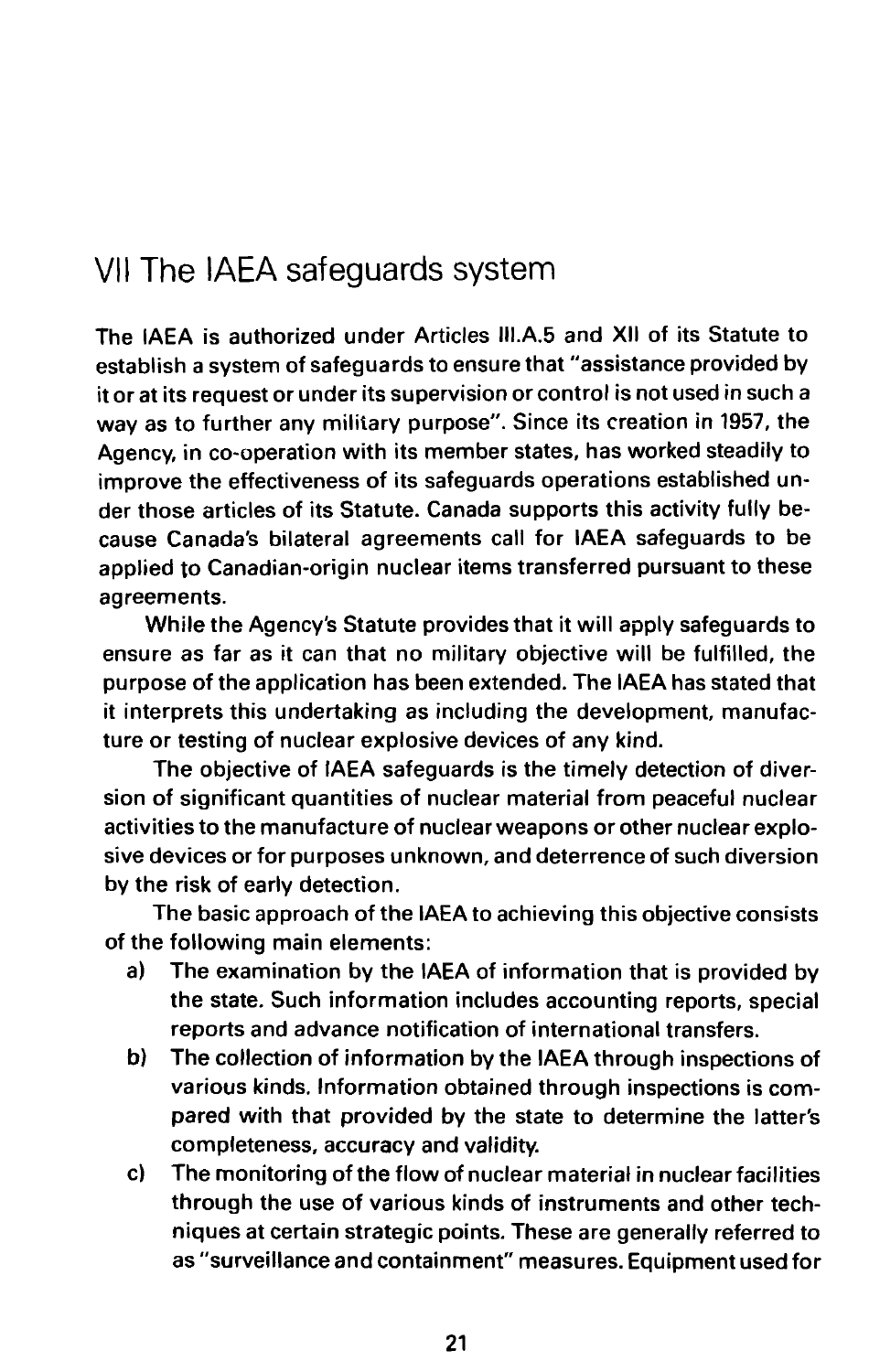this purpose includes cameras, closed circuit TV, seals,

d) Independent verification by the Agency of the entire accounting for nuclear material subject to safeguards using chemical analysis and non-destructive measurements.

In general, the existence of a domestic accountancy and control system is a prerequisite to the application of efficient international safeguards, although of course a national accounting system by itself cannot replace the international safeguards applied by the IAEA.

In 1980, the iAEA employed some 150 inspectors who made about 500 visits to plants and scanned about six million photographs taken by sealed automatic cameras and affixed some three million seals.

As stated above, the objective of the Agency's safeguards operations is to detect diversion to any unknown use. If diversion conditions or non-compliance with a safeguards agreement is detected, the Director General of the IAEA informs the Agency's Board of Governors. The Board of Governors then calls upon the state concerned to remedy the non-compliance and may depending on the gravity of the situation also report to all members of the Agency and to the Security Council and General Assembly of the United Nations (Article XII.C of the IAEA Statute). The key point, however, is that it is the international response to the reported diversion or non-compliance that is considered to be the ultimate deterrent.

Canada has been a strong supporter of the safeguards operations of the IAEA, and Canadian technical experts have participated in sdvisory groups, technical committees and other gatherings convened by the Agency to improve those operations. Moreover, in supocrt of the objective of IAEA safeguards, Canada established the "Canadian Safeguards Research and Development Program" in 1978 which is designed to assist the Agency in the development of safeguards systems for CANDU reactors. The program has received a five-year budget of approximately \$11 million and work under its auspices is already well-advanced.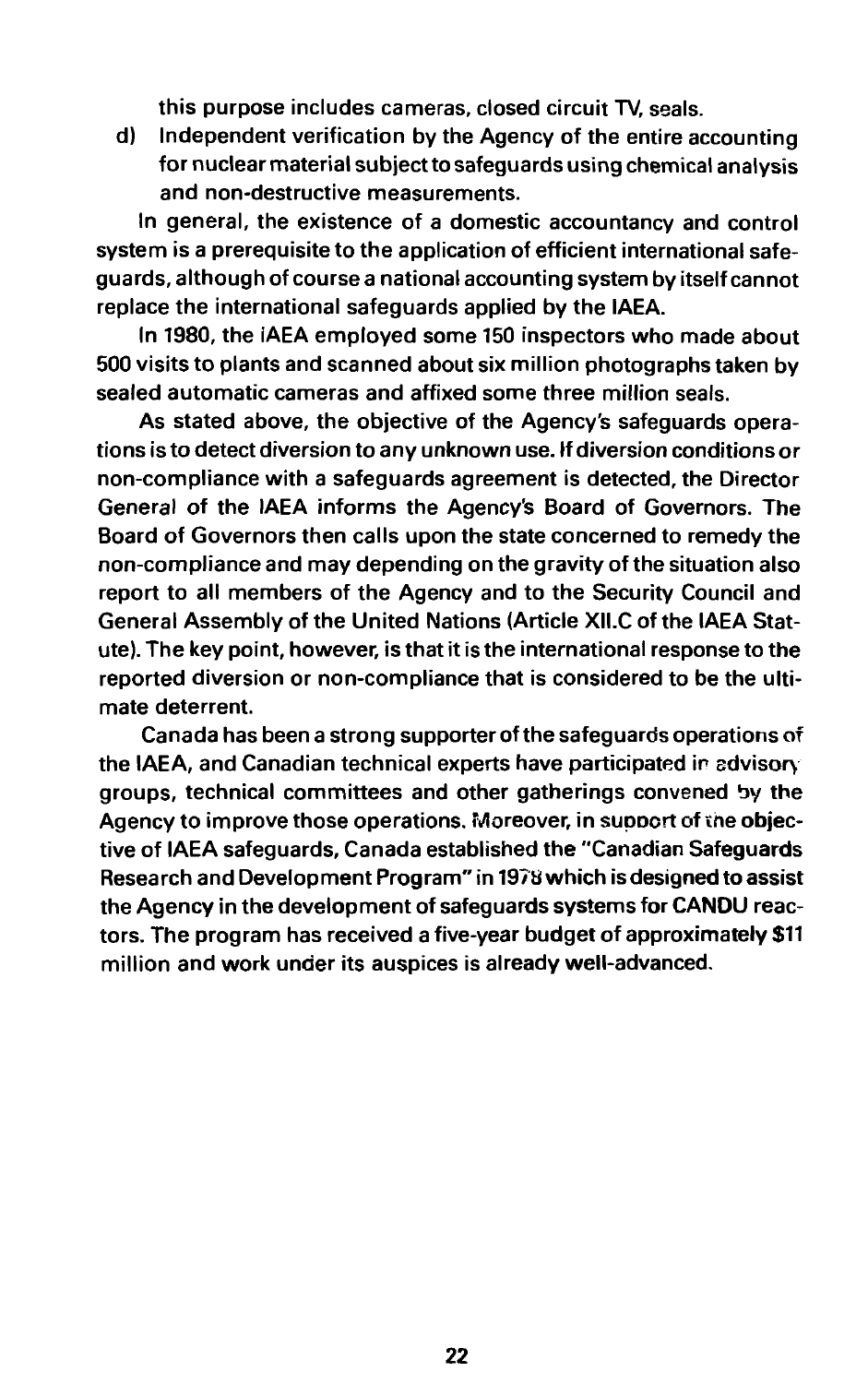## VIII Current international situation

As previously mentioned, 115 countries have acceded to the NPTand the major nuclear suppliers have agreed to certain minimum guidelines governing their nuclear exports. Furthermore, significant resources have been made available to improve the operation of the IAEA's safeguards system. However, there continues to be a general acknowledgment that the current non-proliferation régime is not without its faults and weaknesses. Improvements are necessary and several recent international discussions have focused on this objective. These include:

## 1) The International Nuclear Fuel Cycle Evaluation (INFCE)

INFCE was an international technical evaluation carried out between October 1977 and February 1980. The evaluation, in which 46 countries and five international organizations participated and which resulted in eight Working Group Reports and a Summary and Overview Report totalling 1 600 pages, was not a political negotiation (no treaty or agreed upon arrangements could be formulated in INFCE) and its results or findings were merely to be transmitted to governments for their consideration. Three basic elements provided the focus for the study. The participants:

"were conscious of the urgent need to meet the world's energy requirements and that nuclear energy for peaceful purposes should be made widely available to that end;

were convinced that effective measures can and should be taken at the national level and through international agreements to minimize the danger of the proliferation of nuclear weapons without jeopardizing energy supplies or the development of nuclear energy for peaceful purposes;

recognized that special consideration should also be given to the specific needs of and conditions in developing countries".

In the end, INFCE recognized the general principle that assurances of supply and assurances of non-proliferation are complementary and identified nine "fundamental matters the relevance, importance and acceptability of which should be considered" in common approaches to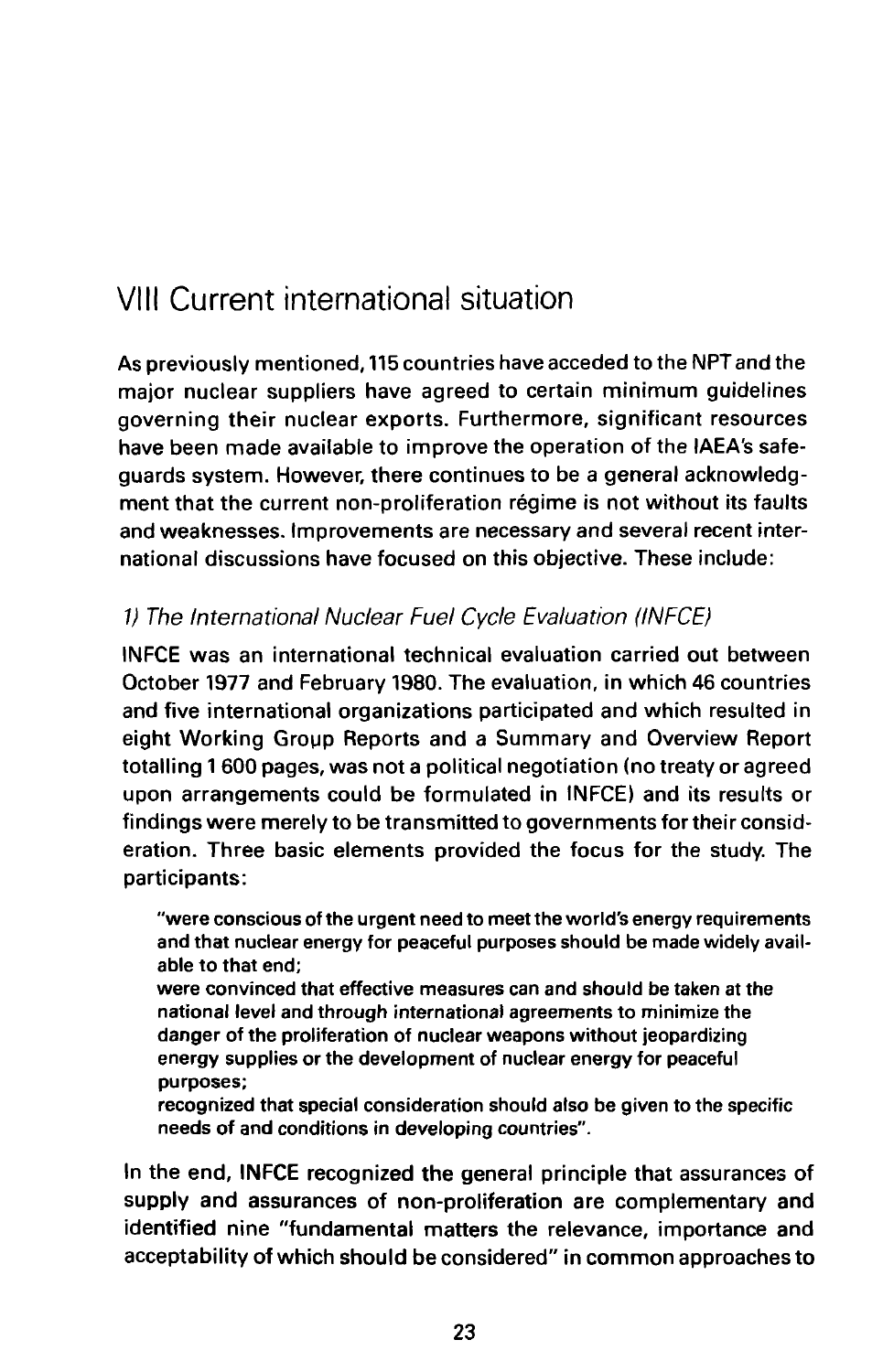establishing assurances of non-proliferation.

These were:

- "a) undertakings on the peaceful uses of nuclear materials, equipment and technology and verification of these;
- b) undertakings not to develop or acquire nuclear weapons or nuclear explosive devices;
- c) undertakings not to acquire, manufacture or store nuclear weapons or to help any country to do so;
- d) undertakings with respect to the application of IAEA safeguards, including the requirements for nuclear materials accountancy and control and the implementation of any eventual IAEA system for storage of excess plutonium;
- e) adequate levels of physical protection;
- f) conditions governing the establishment and operation of certain stages of the nuclear fuel cycle and the management of their associated materials, including those stages based on international or multinational institutions or on national enterprises that fulfil a set of internationally or multilaterally agreed upon obligations;
- g) duration of non-proliferation undertakings and controls;
- h) sanctions and other measures to be applied in the case of a breach of non-proliferation arrangements;
- i) undertakings regarding transfer and retransfer of supplied materials, equipment and technology, and their multilabelling and safeguards contamination implications".

#### 2) The second NPT review conference

This conference was convened in August 1980 to "review the operations of this treaty with a view to assuring that the purposes of the preamble and the provisions of the treaty are being realized". The conference failed to reach agreement on a final document. Debate on the "peaceful uses of nuclear energy non-proliferation and safeguards" articles of the treaty was highly emotional. The developing countries claimed that the national non-proliferation and safeguards policies of the nuclear suppliers went beyond the NPT, were being imposed unilaterally on them, and were preventing them from enjoying the benefits of the peaceful uses of nuclear energy. These allegations were countered by the major suppliers, and in the last days of the conference the participants were finally able to reach agreement on a text for inclusion in a final document of the conference. No final document was adopted, however, because of the dissatisfaction of the non-aligned countries over the lack of progress in arms control and nuclear disarmament.

## 3) Committee on Assurances of Supply

Following the conclusion of INFCE in February 1980, and in anticipation of the debate expected on non-proliferation peaceful uses issues at the Second NPT Review Conference, the IAEA's Board of Governors adopted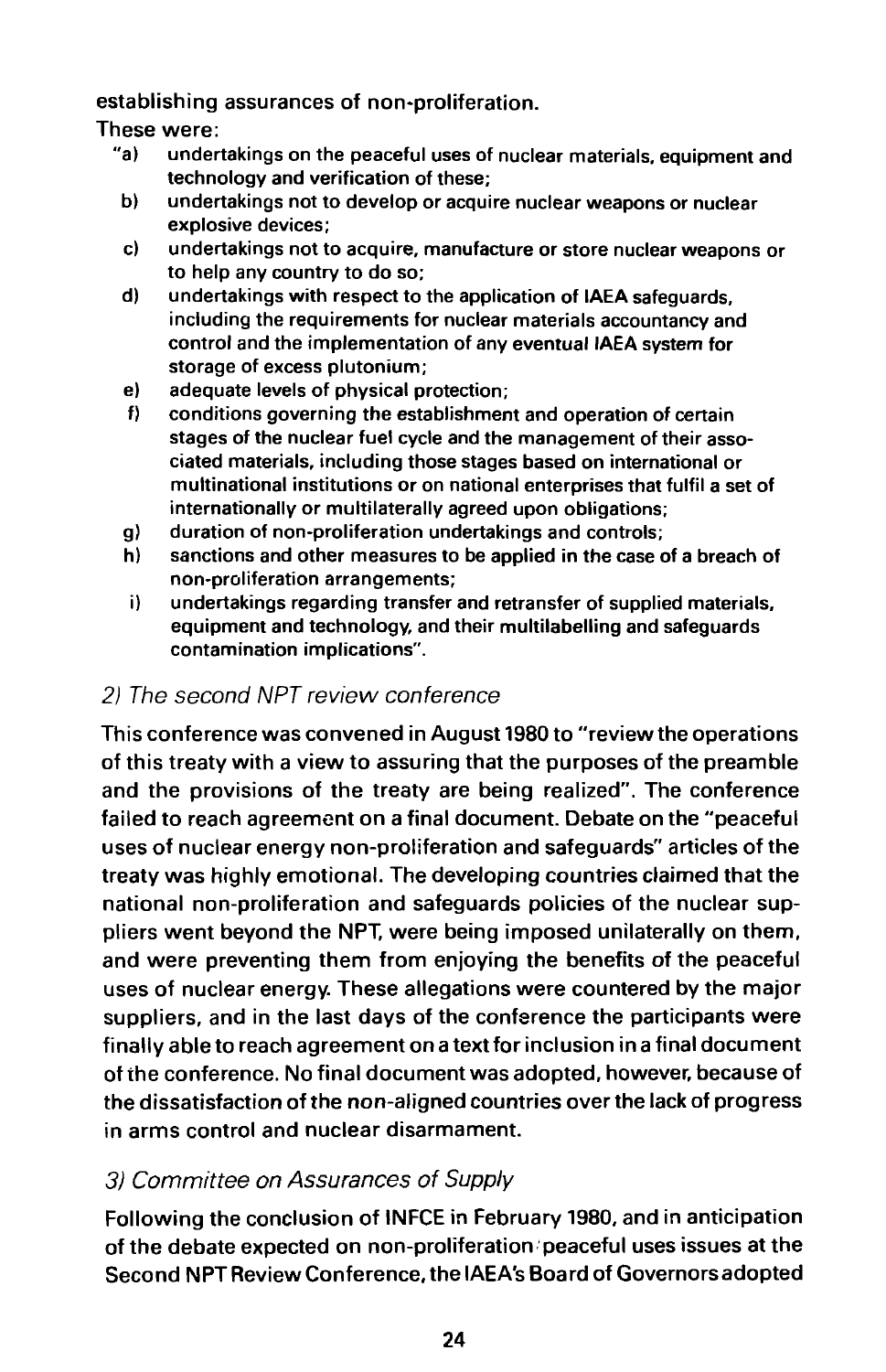in June 1980 a resolution establishing a Committee on Assurances of Supply to look into ways in which the supply of nuclear technology, materials and services could be improved consistent with a set of mutually acceptable non-proliferation considerations.

#### 4) International plutonium storage

This represents an attempt to establish a scheme in which plutonium will be deposited in an international depository until it is required for nuclear energy production. The international discussions have shown that there are technical and political complexities that will need to be resolved before a viable scheme could emerge.

## 5) The UN Conference on Peaceful Uses of Nuclear Energy

In 1983, a UN Conference on the Peaceful Uses of Nuclear Energy will be convened. In these discussions attention may well focus on the "North-South" aspects of nuclear energy (e.g. technical assistance; training; codes of conduct; technology transfers; etc.) but the nature of the nonproliferation and safeguards framework within which international nuclear co-operation should take place will also be discussed. The latter discussions will probably continue to be difficult and a major effort will be needed to try to ensure that a more effective and comprehensive international non-proliferation régime will be the result or, at the minimum, that the elements of the current régime will not be weakened.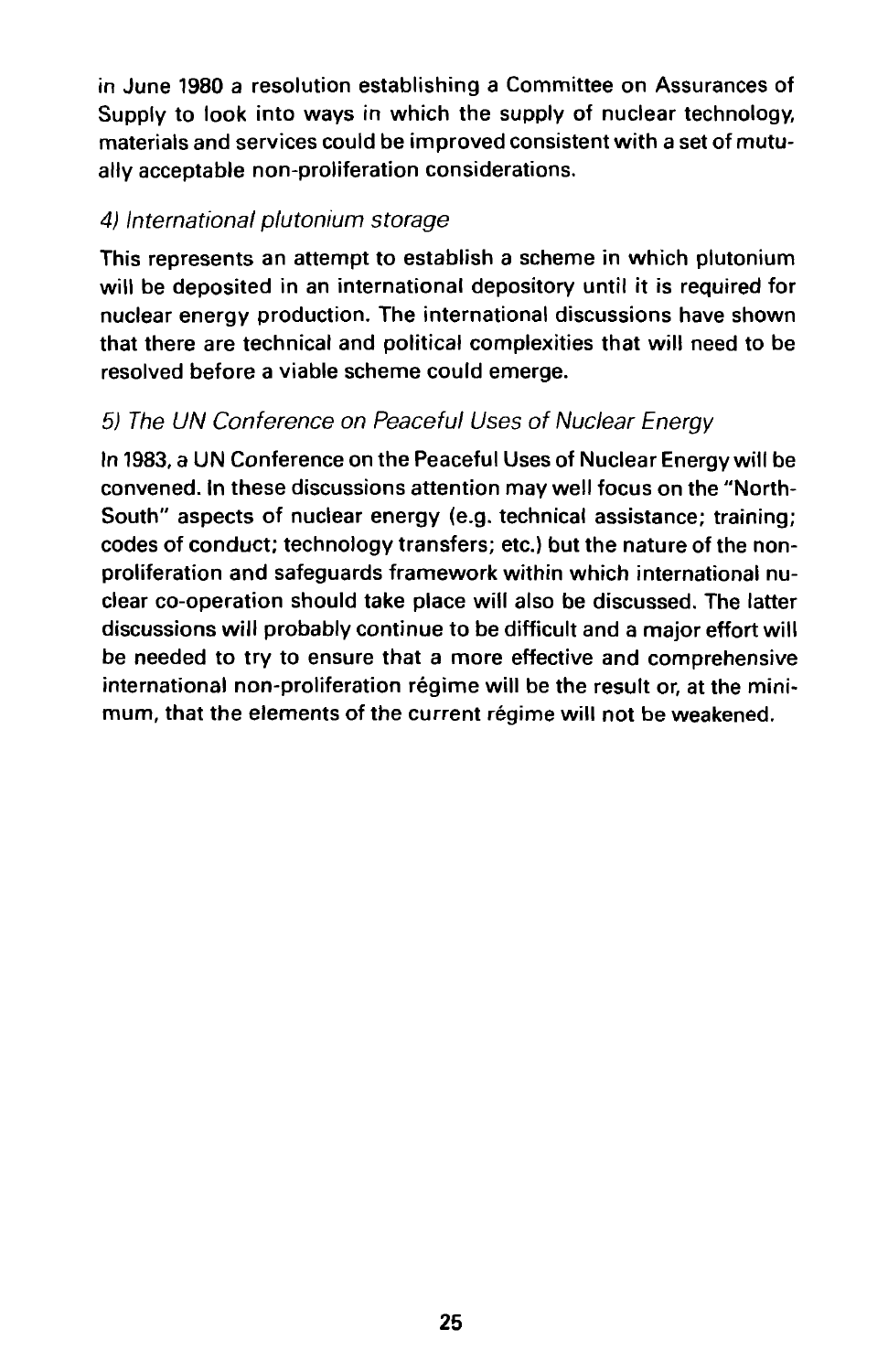## IX Conclusion

Canada's non-proliferation and safeguards policy has two objectives: 1) to promote the emergence of a more effective and comprehensive international non-proliferation regime; and 2) to assure the Canadian people and the international community that Canadian nuclear exports will not be used for any nuclear explosive purpose. By emphasizing the key role of the NPT, by promoting reliance upon and improvements in the IAEA safeguards system, by treating nuclear weapon and non-nuclear weapon states alike regarding Canadian nuclear exports, by working for new approaches covering the sensitive phases (e.g. reprocessing) of the nuclear fuel cycle, Canada's policy promotes attainment of the first objective. The latter objective is served through the network of bilateral nuclear agreements that Canada has put into place with its nuclear partners. Those agreements provide assurance that Canada's nuclear exports are used solely for legitimate, peaceful, nuclear energy production purposes.

At the same time, Canada, having formulated its non-proliferation and safeguards policy during the period 1945 to 1980, has recognized that it has gone as far as it can on its own in this field and that from this point on any further changes should made be on the basis of international agreement. The Canadian objective in post-INFCE forums such as the Committee on Assurances of Supply is to exert Canada's best efforts to persuade the international community to devise a more effective and comprehensive international non-proliferation régime into which Canada and other suppliers might subsume their national requirements.